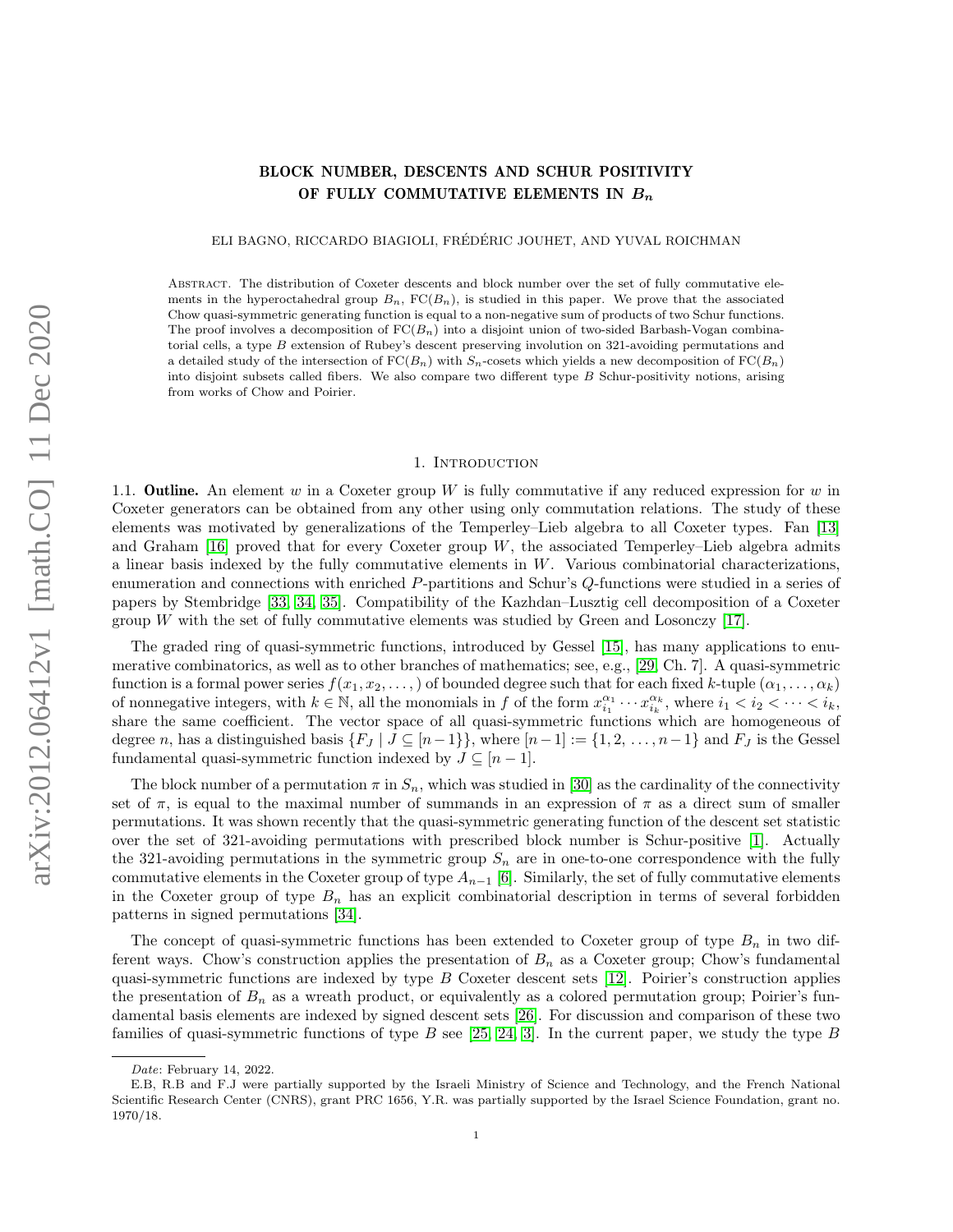quasi-symmetric functions determined by the Coxeter descent sets of fully commutative elements in  $B_n$ . It turns out that while Poirier's approach is not useful in this setting, Chow's provides a nice description. In particular, we give an explicit expansion of Chow's quasi-symmetric generating functions over the subset of fully commutative elements with a prescribed block number in the Coxeter groups of type  $B_n$  in terms of Schur functions and show that the coefficients are non-negative.

1.2. Main results. For a positive integer n and W the Coxeter group of type  $A_{n-1}$  or  $B_n$ , let FC(W) be its subset of fully commutative elements (see Section [2.1](#page-2-0) below for precise definitions). For an integer partition λ, denote by  $s_\lambda$  the associated Schur function. The block number of a permutation  $\pi = [\pi_1, \ldots, \pi_n]$  in the symmetric group  $S_n$  is defined by

$$
\text{bl}(\pi) := \#\{i \mid (\forall j < i) \ \pi_j \leq i\} = 1 + \#\{1 \leq i \leq n-1 \mid \max(\pi_1, \dots, \pi_i) < \min(\pi_{i+1}, \dots, \pi_n)\}.
$$

Let  $F_{\text{Des}(\pi)}$  be Gessel's fundamental quasi-symmetric function indexed by the (right) descent set Des( $\pi$ ), as defined in Section [2.1.](#page-2-0) For a pair of partitions  $\lambda, \mu$  such that  $\mu \subseteq \lambda$ , denote the set of standard Young tableaux of skew shape  $\lambda/\mu$  by SYT( $\lambda/\mu$ ) (see [\[29\]](#page-24-7) for definitions of these classical objects). For a standard Young tableau  $T \in \text{SYT}(\lambda/\mu)$ , let ldes(T) be the maximal descent of T; if the descent set is empty we set  $ldes(T) := 0$  (see Section [2](#page-2-1) for more details).

The following Schur-positivity result is a reformulation of [\[1,](#page-23-0) Theorem 1.2].

<span id="page-1-0"></span>Theorem 1.1. For any positive integer n, we have

$$
\sum_{\pi \in \text{FC}(S_n)} q^{\text{bl}(\pi)} F_{\text{Des}(\pi)} = \sum_{k=0}^{\lfloor n/2 \rfloor} \left( \sum_{j=0}^n a_{n,k,j} q^j \right) s_{(n-k,k)},\tag{1.1}
$$

where  $s_{\lambda}$  is the Schur function corresponding to the partition  $\lambda$  and

$$
a_{n,k,j} := \# \{ T \in \text{SYT}(n-k,k) \mid \text{ldes}(T) = n - j \},
$$

which is thus non-negative.

The main goal of the present work is to prove a type B analogue of the above result. The block number of a signed permutation  $w = [w_1, \ldots, w_n] \in B_n$  is defined by

$$
bl(w) := 1 + \#\{1 \le i \le n-1 \mid \max(w_1, \ldots, w_i) < \min(w_{i+1}, \ldots, w_n)\}.
$$

Let  $s_{\lambda}(x_I)$  be the Schur function in the set of indeterminates indexed by the elements in the ordered set I, and let  $F_{\text{Des}_B(w)}^B$  be Chow's fundamental quasi-symmetric function indexed by the type B (right) descent set  $Des_B(w)$ , see Section [2.2](#page-3-0) for detailed definitions. Consider the natural embedding of  $S_n$  as a maximal parabolic subgroup of  $B_n$ .

Our main result is the following type B analogue of Theorem [1.1.](#page-1-0)

<span id="page-1-1"></span>Theorem 1.2. For any positive integer n, we have

$$
\sum_{w \in \text{FC}(B_n) \backslash \text{FC}(S_n)} q^{\text{bl}(w^{-1})} F_{\text{Des}_B(w)}^B = \sum_{k=1}^n \left( \sum_{j=0}^n b_{n,k,j} q^j \right) s_{(k)}(x_1, x_2, \ldots) s_{(n-k)}(x_0, x_1, \ldots), \tag{1.2}
$$

where

$$
b_{n,k,j} := #\{T \in \text{SYT}((n,k)/(k)) \mid \text{ldes}(T) = n - j\},\
$$

which is thus non-negative.

To prove Theorem [1.2,](#page-1-1) we will combine two new explicit decompositions of  $FC(B_n)$ , one as a disjoint union of fibers (see Theorem [4.2\)](#page-11-0), and one as a disjoint union of Barbash-Vogan combinatorial cells (see Theorem [5.7\)](#page-15-0), together with an equidistribition phenomenon which takes the following form.

For a subset  $J \subseteq \{0, 1, \ldots, n\}$  let  $\mathbf{x}^{J} := \prod_{i \in J} x_{i}$ .

<span id="page-1-2"></span>**Theorem 1.3.** For any positive integer n we have the following equidistribution on  $FC(B_n)$ :

$$
\sum_{w\in\mathrm{FC}(B_n)}\mathbf x^{\mathrm{Des}_B(w)}\mathbf z^{\mathrm{Neg}(w)}q^{\mathrm{bl}(w^{-1})}t^{n-\mathrm{ldes}(w^{-1})}=\sum_{w\in\mathrm{FC}(B_n)}\mathbf x^{\mathrm{Des}_B(w)}\mathbf z^{\mathrm{Neg}(w)}q^{n-\mathrm{ldes}(w^{-1})}t^{\mathrm{bl}(w^{-1})}.
$$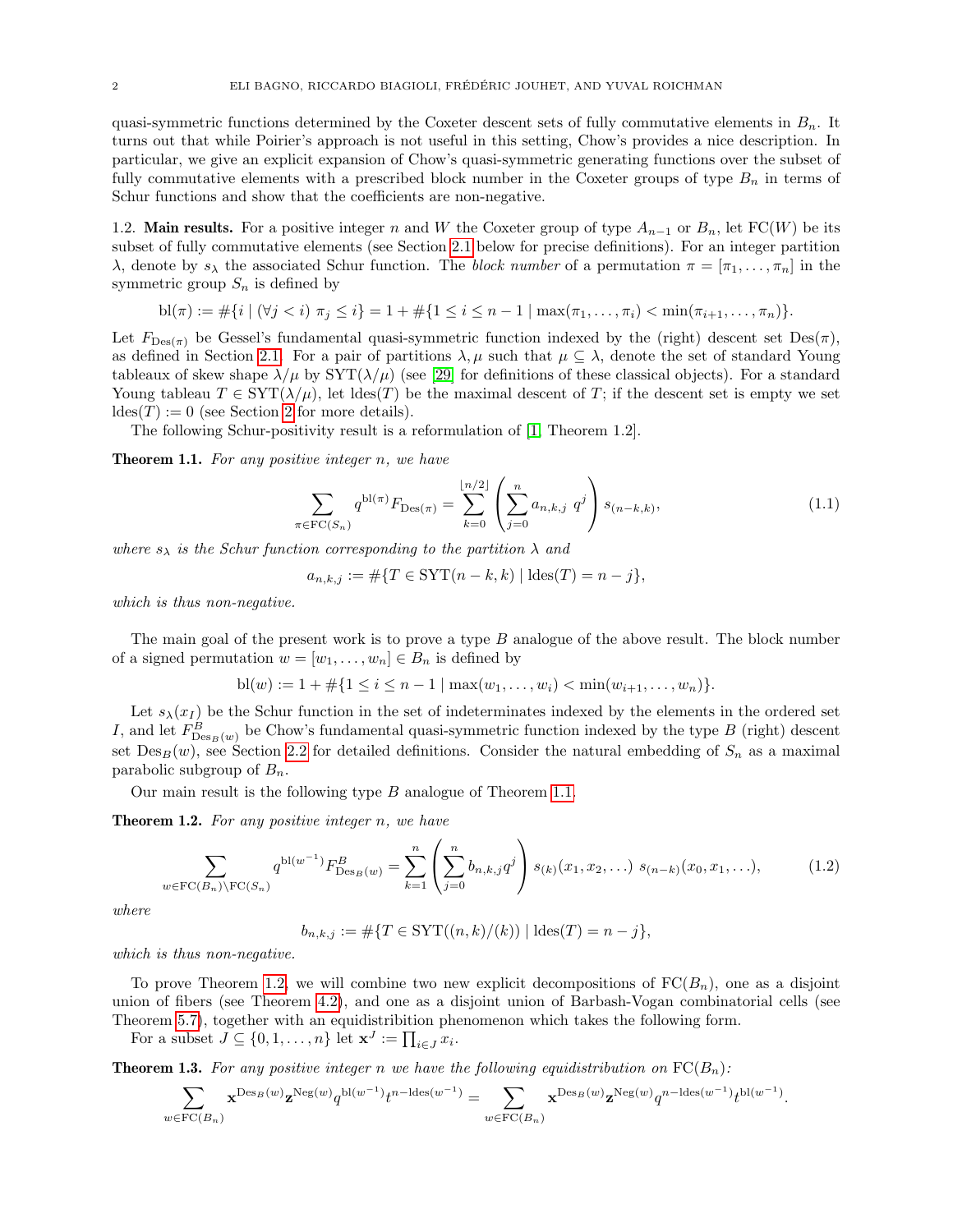Here, Neg and ldes denote the negative set and the last descent of a signed permutation, respectively (see Section [2.2](#page-3-0) for precise definitions).

Finally, we compare the two different notions of type B Schur-positivity, based on Chow's and Poirier's approaches, studied in  $[24]$  and  $[3]$ , respectively. It is shown that every Poirier type B Schur-positive set is a Chow type B Schur-positive set (see Theorem [8.9\)](#page-22-0). The converse does not hold: the set of fully commutative elements in  $B_n$ ,  $FC(B_n)$ , is Chow type B Schur-positive but not Poirier type B Schur-positive, as concluded in Remark [8.11.](#page-23-2)

The paper is organized as follows. In Sections [2](#page-2-1) and [3](#page-7-0) we provide the necessary background: Section [2](#page-2-1) is devoted to Coxeter groups, fully commutative elements, quasi-symmetric functions associated with the hyperoctahedral group, and the different kinds of tableaux and statistics that will be in use; Section [3](#page-7-0) deals with the theory of heaps as defined by Viennot [\[37\]](#page-24-14). Using these heaps, we prove in Section [4](#page-10-0) our decomposition of the set  $FC(B_n)$  into fibers. In Section [5,](#page-14-0) we describe the cellular structure of  $FC(B_n)$ . In Section [6,](#page-17-0) we prove the equidistribution result given in Theorem [1.3](#page-1-2) above, using the results of Section [4](#page-10-0) and an involution due to Rubey [\[27\]](#page-24-15). In Section [7](#page-18-0) we prove Theorem [1.2](#page-1-1) and Section [8](#page-20-0) ends the paper with a discussion on the above mentioned two notions of type B Schur-positivity.

#### 2. Background

<span id="page-2-1"></span><span id="page-2-0"></span>2.1. Coxeter groups and fully commutative elements. Let  $(W, S)$  be a Coxeter system with Coxeter matrix  $M = (m_{st})_{s,t \in S}$ . We recall that the finite set of generators S is subject only to relations of the form  $(st)^{m_{st}} = 1$ , where  $m_{ss} = 1$ , and  $m_{st} = m_{ts} \geq 2$ , for  $s \neq t \in S$ . If st has infinite order we set  $m_{st} = \infty$ . These relations can be rewritten more explicitly as  $s^2 = 1$  for all  $s \in S$ , and

$$
\underbrace{sts\cdots}_{m_{st}} = \underbrace{tst\cdots}_{m_{ts}},
$$

where  $m_{st} < \infty$ . These are the so-called *braid relations*. When  $m_{st} = 2$ , they are named *commutation relations, st = ts.* This information is encoded in the *Dynkin diagram*, which is a graph with one vertex for each  $s \in S$  and in which an edge connects two elements  $s, t \in S$  if and only if  $m_{st} \geq 3$ . When  $m_{st} > 3$ , we write the number  $m_{st}$  above the edge connecting s and t.

$$
\begin{array}{ccc}\n0 & 0 & -1 & -1 \\
s_1 & s_2 & A_{n-1} & s_0 & s_1 & s_2 \\
 & & A_{n-1} & & s_0 & s_1 & s_2\n\end{array}
$$

<span id="page-2-2"></span>FIGURE 1. The Dynkin diagrams of types  $A_{n-1}$  and  $B_n$ .

For  $w \in W$ , the length of w, denoted  $\ell(w)$ , is the minimum length  $\ell$  of any expression of w as a product  $s_{i_1} \cdots s_{i_\ell}$  with  $s_{i_j} \in S$ . These expressions of length  $\ell$  are called *reduced* and denoted with a bold symbol  $\mathbf{w} = s_{i_1} \cdots s_{i_\ell}$ . Denote by  $\mathcal{R}(w)$  the set of all reduced expressions of w.

The *right descent set* of  $w \in W$  is

<span id="page-2-3"></span>
$$
Des(w) := \{ s \in S \mid \ell(ws) < \ell(w) \}. \tag{2.1}
$$

If  $\mathbf{w} = s_{i_1} \cdots s_{i_\ell}$  is a reduced expression for w, then a reduced expression for  $w^{-1}$  is given by  $s_{i_\ell} \cdots s_{i_1}$ . It follows that

$$
Des^{L}(w) := \{ s \in S \mid \ell(sw) < \ell(w) \} = Des(w^{-1}),\tag{2.2}
$$

known as the left descent set of w.

For  $J \subseteq S$ , denote by  $W_J$  the *parabolic subgroup* of W generated by J, and by

$$
W^J := \{ w \in W \mid \text{Des}(w) \subseteq S \setminus J \},\
$$

the set of minimal coset representatives, or quotient. The next result is well known, see for example [\[7,](#page-24-16) Proposition 2.4.4].

<span id="page-2-4"></span>**Proposition 2.1.** For every  $J \subseteq S$  the following holds.

(i) Every  $w \in W$  has a unique factorization  $w = w^J \cdot w_J$  such that  $w^J \in W^J$  and  $w_J \in W_J$ .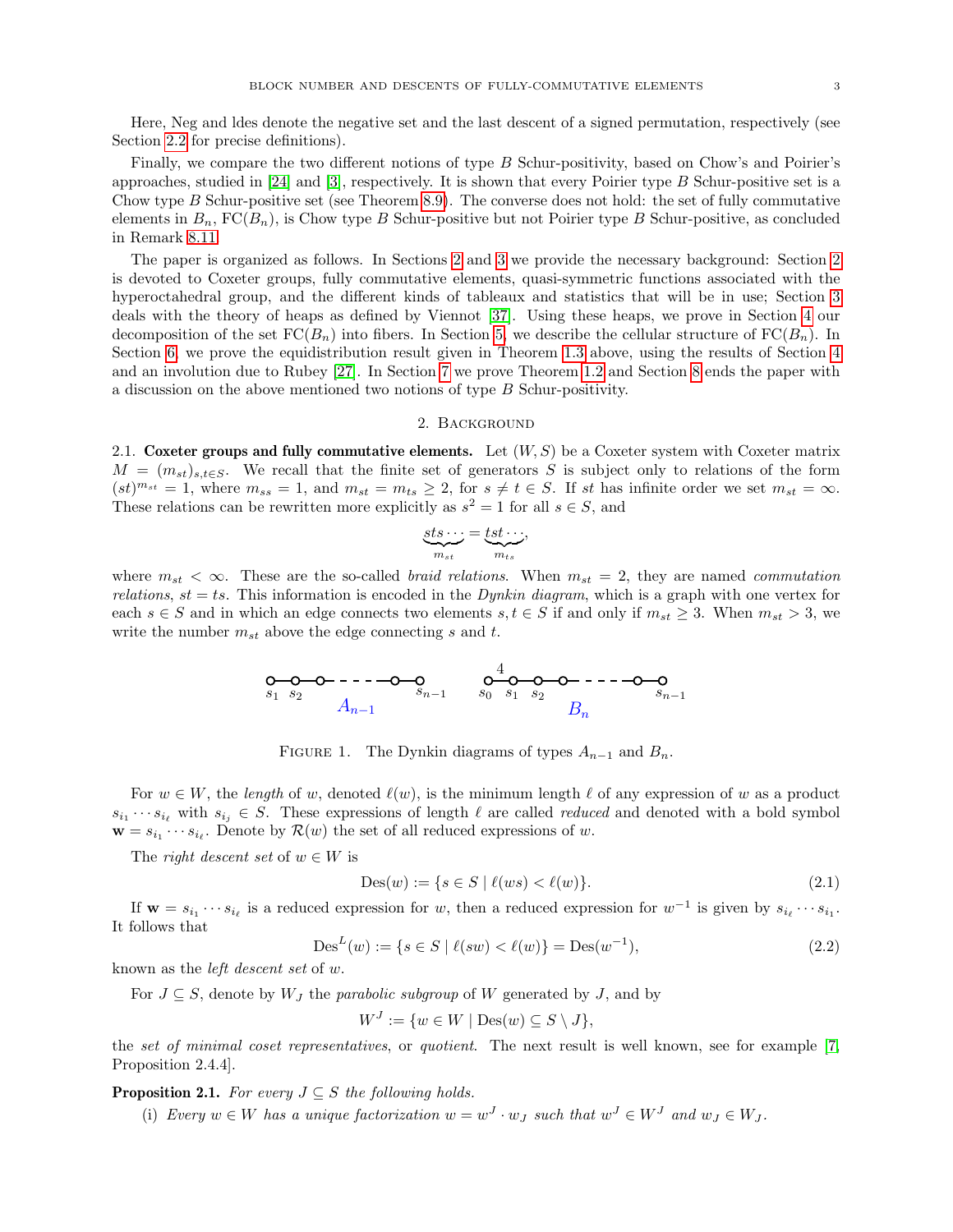(ii) For this factorization  $\ell(w) = \ell(w^{J}) + \ell(w_{J}).$ 

The well-known Matsumoto-Tits word property ensures that any reduced expression of  $w \in W$  can be obtained from any other using only braid relations (see for instance [\[19\]](#page-24-17)). The concept of full commutativity is a strengthening of this property.

**Definition 2.2.** An element w is fully commutative (FC) if any reduced expression for w can be obtained from any other one by using only commutation relations.

The following characterization of FC elements, originally due to Stembridge, is particularly useful for checking whether a given element is FC.

<span id="page-3-1"></span>**Proposition 2.3.** [\[33,](#page-24-2) Prop. 2.1] An element  $w \in W$  is fully commutative if and only if for all s, t such that  $3 \leq m_{st} < \infty$ , there is no reduced expression for w that contains the factor sts  $\cdots$ .  $\sum_{m_{st}}$ .

We let  $S^*$  be the free monoid generated by S. Define the following equivalence relation on  $S^*$ : two words  $a, b \in S^*$  are equivalent if b can be obtained from a by a finite sequence of commutation relations. The equivalence classes of this relation are usually called commutation classes. By definition, for a FC element w, the set  $\mathcal{R}(w)$  of reduced expressions of w forms a single commutation class; we will see in Section [3](#page-7-0) that the concept of heap, as originally defined by Viennot [\[37\]](#page-24-14), helps to capture the notion of full commutativity.

<span id="page-3-0"></span>2.2. The hyperoctahedral group. In this section we fix a positive integer  $n \geq 2$ . Recall that the Coxeter group of type  $A_{n-1}$  is isomorphic to the symmetric group  $S_n$ , i.e. the group of bijections from the set [n] onto itself. Similarly, the Coxeter group of type  $B$  and rank  $n$  may be realized as the group of signed permutations  $B_n$ , that is the group of all bijections w of the set  $[\pm n] := {\pm 1, \pm 2, \ldots, \pm n}$  onto itself such that

$$
w(-i) = -w(i)
$$

for every  $1 \leq i \leq n$ , with composition as the group operation. This group is also known as the *hyperoctahedral group* of rank n. We identify  $S_n$  as a subgroup of  $B_n$ , and  $B_n$  as a subgroup of  $S_{[\pm n]}$  in the natural ways.

If  $w \in B_n$ , we write  $w = [w_1, \ldots, w_n]$  to mean that  $w(i) = w_i$  for  $1 \le i \le n$ , and we set

$$
Neg(w) := \{ i \in [n] \mid w_i < 0 \},
$$

the negative set of w.

As Coxeter generating set for  $B_n$  we take  $S := \{s_i \mid 0 \le i < n\}$ , where  $s_0 := [-1, 2, 3, 4, \ldots, n]$  and, for  $1 \leq i < n, s_i := [1, \ldots, i-1, i+1, i, i+2, \ldots, n]$ , see Figure [1,](#page-2-2) right.

It is well known, [\[7,](#page-24-16) Proposition 8.1.2], that by letting  $w_0 := 0$ , the right descent set, defined in [\(2.1\)](#page-2-3), is identified for a signed permutation  $w$  to the set of indices

<span id="page-3-3"></span>
$$
Des_B(w) := \{ 0 \le i \le n - 1 \mid w_i > w_{i+1} \}. \tag{2.3}
$$

 $m_{st}$ 

Similarly, for a permutation  $\pi \in S_n$  the right descent set is identified with the set

<span id="page-3-2"></span>
$$
Des(\pi) := \{ 1 \le i \le n - 1 \mid \pi_i > \pi_{i+1} \}. \tag{2.4}
$$

For  $w \in B_n$ , let ldes(w) be the maximal descent in  $Des_B(w)$ ; if the descent set is empty we set ldes(w) := 0.

<span id="page-3-4"></span>2.3. Chow's quasi-symmetric functions, domino tableaux and bi-tableaux. For an infinite set of formal variables  $x_1, x_2, \ldots$ , the Gessel fundamental quasi-symmetric function indexed by a set  $J \subseteq [n-1]$  is defined as

$$
F_J(x_1, x_2, \ldots) := \sum_{\substack{0 < i_1 \leq i_2 \leq \cdots \leq i_n \\ j \in J \Rightarrow i_j < i_{j+1}}} x_{i_1} \cdots x_{i_n}.
$$

The descent set of a standard Young tableau  $T$  of size  $n$  is defined as

 $Des(T) := \{0 \le i \le n \mid i + 1 \text{ is in a lower row than } i\}.$ 

The above quasi-symmetric functions are related to the classical symmetric Schur functions by the following result.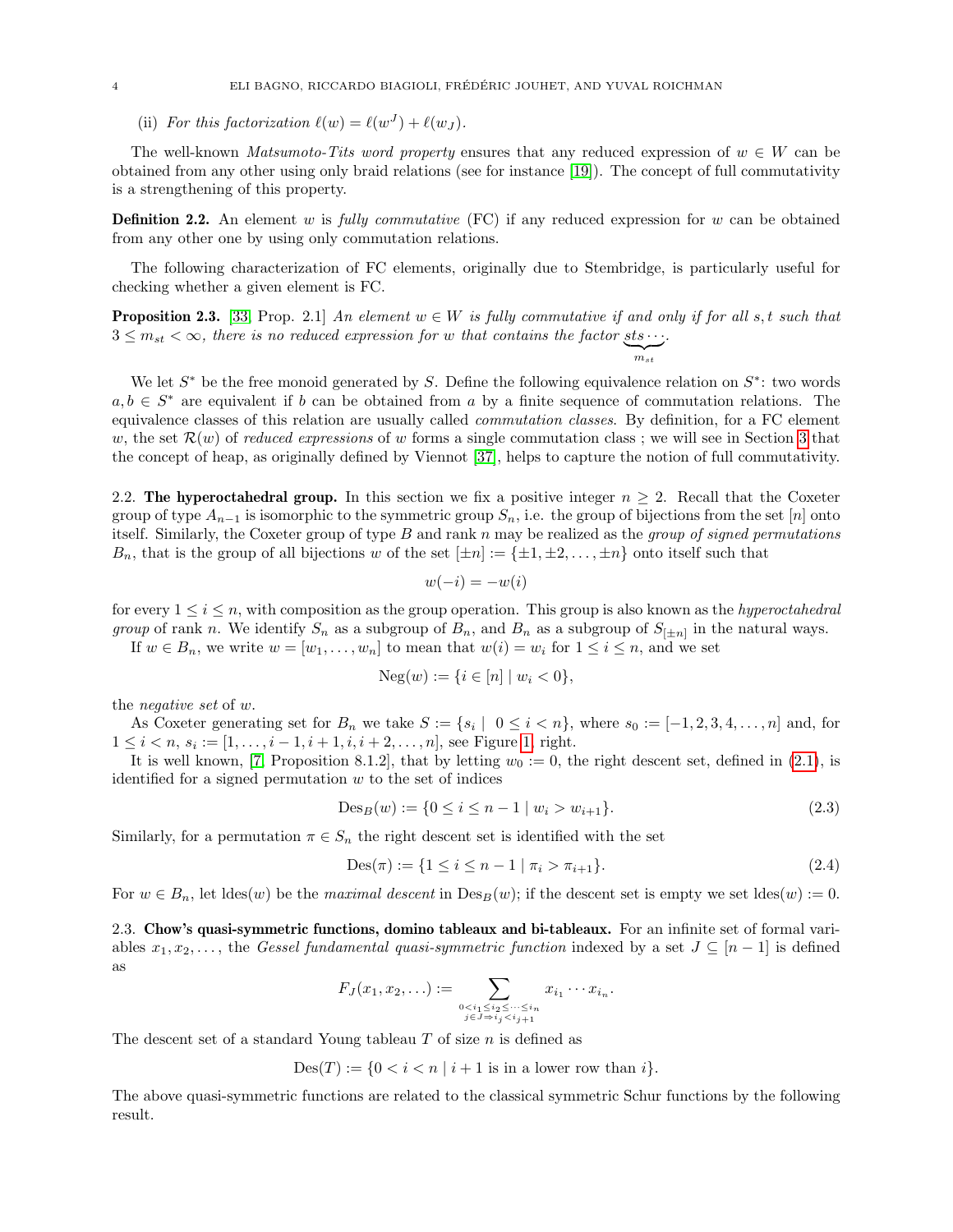<span id="page-4-0"></span>**Theorem 2.4.** [\[29,](#page-24-7) Theorem 7.19.7] For every partition  $\lambda \vdash n$ .

$$
\sum_{T \in \text{SYT}(\lambda)} F_{\text{Des}(T)} = s_{\lambda},
$$

where  $s_{\lambda} = s_{\lambda}(x_1, x_2, ...)$  is the Schur function indexed by  $\lambda$ .

This mechanism has been extended to the framework of the hyperoctahedral group  $B_n$  in two different ways. One approach was introduced by Poirier [\[26\]](#page-24-11), determining the signed quasi-symmetric functions, see also [\[25,](#page-24-12) [3\]](#page-23-1). In this paper we follow the second approach, based on the work of Chow [\[12\]](#page-24-10), which is relevant to our purposes. After defining Chow's type  $B$  quasi-symmetric functions, we will recall the necessary background on tableaux used in this theory.

<span id="page-4-1"></span>**Definition 2.5.** For an infinite set of formal variables  $x_0, x_1, x_2, \ldots$ , Chow's type B fundamental quasisymmetric function indexed by  $J \subseteq \{0\} \cup [n-1]$  is defined as

$$
F_J^B(x_0, x_1, \ldots) := \sum_{\substack{0 \le i_1 \le i_2 \le \cdots \le i_n \\ j \in J \Rightarrow i_j < i_j + 1}} x_{i_1} \cdots x_{i_n},
$$

where  $i_0 := 0$ .

**Example 2.6.** For 
$$
n = 3
$$
, we have  $F_{\{1,2\}}^B = \sum_{0 \le i < j < k} x_i x_j x_k$ , and  $F_{\{0,2\}}^B = \sum_{1 \le i \le j < k} x_i x_j x_k$ .

The Chow type B fundamental quasi-symmetric functions are intimately related to domino tableaux.

**Definition 2.7.** Let  $\lambda \vdash 2n$  be a partition.

- 1. A standard domino tableau of shape  $\lambda$  consists of a tiling of the Young diagram of  $\lambda$  by dominoes which are labelled by  $1, 2, \ldots, n$ , such that the entries are strictly increasing along rows when read from left to right and along columns when read from top to bottom. Denote by  $P^0(n)$  the set of partitions  $\lambda \vdash 2n$  that can be filled by dominoes and by  $SDT(\lambda)$  the set of standard domino tableaux of shape  $\lambda$ .
- 2. If the dominoes are labelled by non-negative integers, and entries are weakly increasing along the rows and strictly increasing along the columns, the domino tableau is *semi-standard*. Denote by  $\text{SSDT}(\lambda)$  the set of semi-standard domino tableaux of shape  $\lambda$ , which satisfy the following additional condition: if the upper leftmost domino is vertical then it cannot be labelled by 0. The content of a semi-standard domino tableau T is defined to be  $w(T) = (\mu_0, \mu_1, \dots)$  where for each i,  $\mu_i$  is the number of appearances of the number  $i$  in  $\mathsf{T}$ .

Domino tableaux will be denoted in serif mode (for instance T) to distinguish them from classical tableaux and bi-tableaux (for instance T).

Generating functions for domino tableaux, or domino functions are well studied, see e.g. [\[20\]](#page-24-18). Here we use a modified version due to Mayorova and Vassilieva [\[23\]](#page-24-19).

<span id="page-4-2"></span>**Definition 2.8.** Let  $\lambda \in P^{0}(n)$ . The *domino function* of  $\lambda$  is the generating function

$$
\mathcal{G}_{\lambda}(\mathbf{x}) := \sum_{\mathsf{T} \in \mathrm{SSDT}(\lambda)} \mathbf{x}^{w(\mathsf{T})},
$$

where  $\mathbf{x}^{w(\mathsf{T})} := \prod_{i \geq 0} x_i^{\mu_i}$ .

The standard descent set of a standard domino tableau T consists of all letters  $1 \leq i \leq n$ , such that the northeast cell filled by  $i+1$  is in a lower row than the northeast cell filled by i. Denote the letter in the  $(i, j)$ cell of T by  $T_{i,j}$ . The type B descent set of a standard domino tableau T of size n is defined as

$$
Des_B(T) := \begin{cases} Des(T) \sqcup \{0\} & \text{if } T_{2,1} = 1, \\ Des(T) & \text{if } T_{1,2} = 1. \end{cases}
$$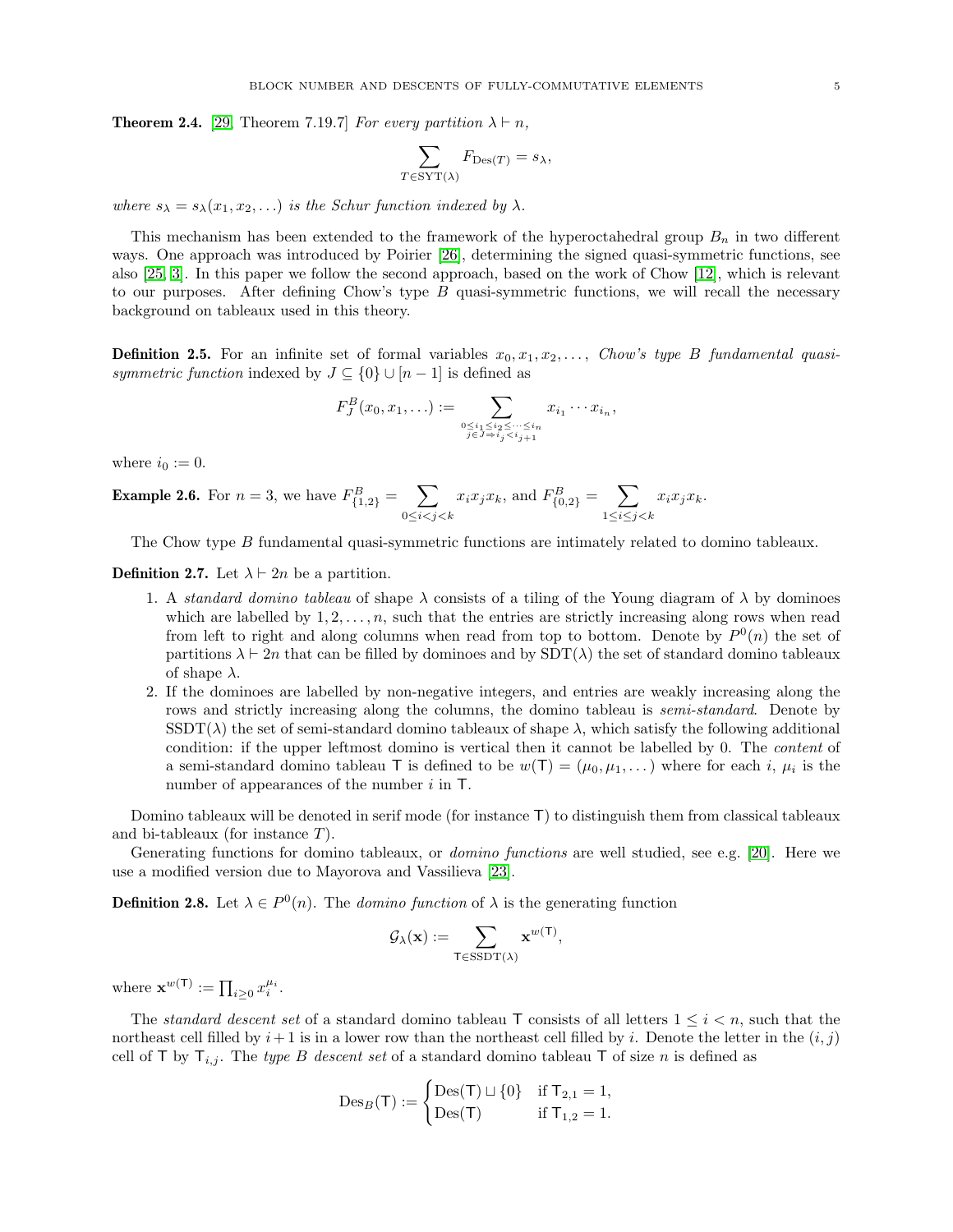**Example 2.9.** Here are two domino tableaux  $T, P \in SDT(4, 4, 2)$ 

$$
\mathsf{T} = \begin{array}{|c|c|c|c|c|} \hline 1 & 1 & 3 & 3 \\ \hline 2 & 4 & 5 & 5 \\ \hline 2 & 4 & 5 & 6 \\ \hline \end{array} , \qquad \mathsf{P} = \begin{array}{|c|c|c|c|} \hline 1 & 2 & 2 & 5 \\ \hline 1 & 3 & 3 & 5 \\ \hline 4 & 4 & 4 \\ \hline \end{array}
$$

with descent sets  $Des(T) = Des_B(T) = \{1, 3\}$  and  $Des(P) = \{2, 3\} \subseteq Des_B(P) = \{0, 2, 3\}.$ 

The following type B analogue of Theorem [2.4](#page-4-0) holds.

<span id="page-5-1"></span>**Proposition 2.10.** [\[23,](#page-24-19) Prop. 3.9] For every partition  $\lambda \in P^0(n)$ ,

$$
\sum_{\mathsf{T} \in \mathrm{SDT}(\lambda)} F_{\mathrm{Des}_B(\mathsf{T})}^B = \mathcal{G}_{\lambda}.
$$

Recall the hook formula for the number of domino tableaux of given shape. Denote  $f^{\lambda} := \#SYT(\lambda)$  and  $f_2^{\lambda} := \#SDT(\lambda)$ . Let  $[\lambda]$  be the Young diagram of shape  $\lambda$  and  $h_{i,j}$  be the *hook length* of the cell  $(i, j) \in [\lambda]$ , that is the number of cells in the *i*-th row and *j*-th column minus  $i + j$ .

**Theorem 2.11.** [\[2,](#page-23-3) Theorem 14.9.18] For every partition  $\lambda \in P^0(n)$ 

<span id="page-5-0"></span>
$$
f_2^{\lambda} = \frac{n!}{\prod_{\substack{c \in [\lambda] \\ h_c \text{ is even}}} \frac{h_c}{2}}.
$$
\n
$$
(2.5)
$$

<span id="page-5-2"></span>**Corollary 2.12.** For every  $n \geq 0$ , we have:

$$
\sum_{k=0}^{n} \left(f_2^{(2n-k,k)}\right)^2 = {2n \choose n};
$$
  

$$
\sum_{k=1}^{\lfloor n/2 \rfloor} \left(f_2^{(2n-2k,2k-1,1)}\right)^2 = \frac{1}{n+1} {2n \choose n} - 1.
$$

*Proof.* From  $(2.5)$ , by considering the parity of  $k$ , we derive

$$
f_2^{(2n-k,k)} = \binom{n}{\lfloor k/2 \rfloor},
$$

and the first formula follows by using

$$
\sum_{k=0}^{n} \binom{n}{\lfloor k/2 \rfloor}^2 = \sum_{k=0}^{n} \binom{n}{k}^2.
$$

Comparison of [\(2.5\)](#page-5-0) with the hook formula for SYT [\[2,](#page-23-3) Theorem 14.5.3] yields

$$
f_2^{(2n-2k,2k-1,1)} = f^{(n-k,k)},
$$

for every  $n \geq 2k \geq 2$ . Recall that the *Catalan number*  $C_n := \frac{1}{n+1} {2n \choose n}$  counts the set of 321-avoiding permutations in  $S_n$ , which in turn corresponds via RSK to the set of pairs of tableaux of the same shape  $\lambda \vdash n$  containing at most 2 rows, see [\[29,](#page-24-7) Corollary 7.23.12]. Therefore  $\sum_{k=0}^{\lfloor n/2 \rfloor} (f^{(n-k,k)})^2 = C_n$ , and the second equation follows.

A family of skew shapes which plays an important role in the type B theory is the following. A bi-shape  $(\lambda^-, \lambda^+) \vdash n$  is a pair of partitions of total size n. We draw the bi-shape  $(\lambda^-, \lambda^+)$  so that the southwest corner of the component of shape  $\lambda^+$  is identified with the northeast corner of the component of shape  $\lambda^-$ . Denote the set of standard Young tableaux of bi-shape  $(\lambda^-, \lambda^+)$  by BSYT $(\lambda^-, \lambda^+)$ . For  $T \in BSYT(\lambda^-, \lambda^+)$ , let  $T_{\lambda}$ -,  $T_{\lambda}$ + be the components of T of shape  $\lambda$ <sup>-</sup> and  $\lambda$ <sup>+</sup> respectively.

The *standard descent set* of a standard Young bi-tableau  $T$  of size  $n$  is defined as

<span id="page-5-3"></span>
$$
Des(T) := \{0 < i < n \mid i+1 \text{ is in a lower row than } i\},\tag{2.6}
$$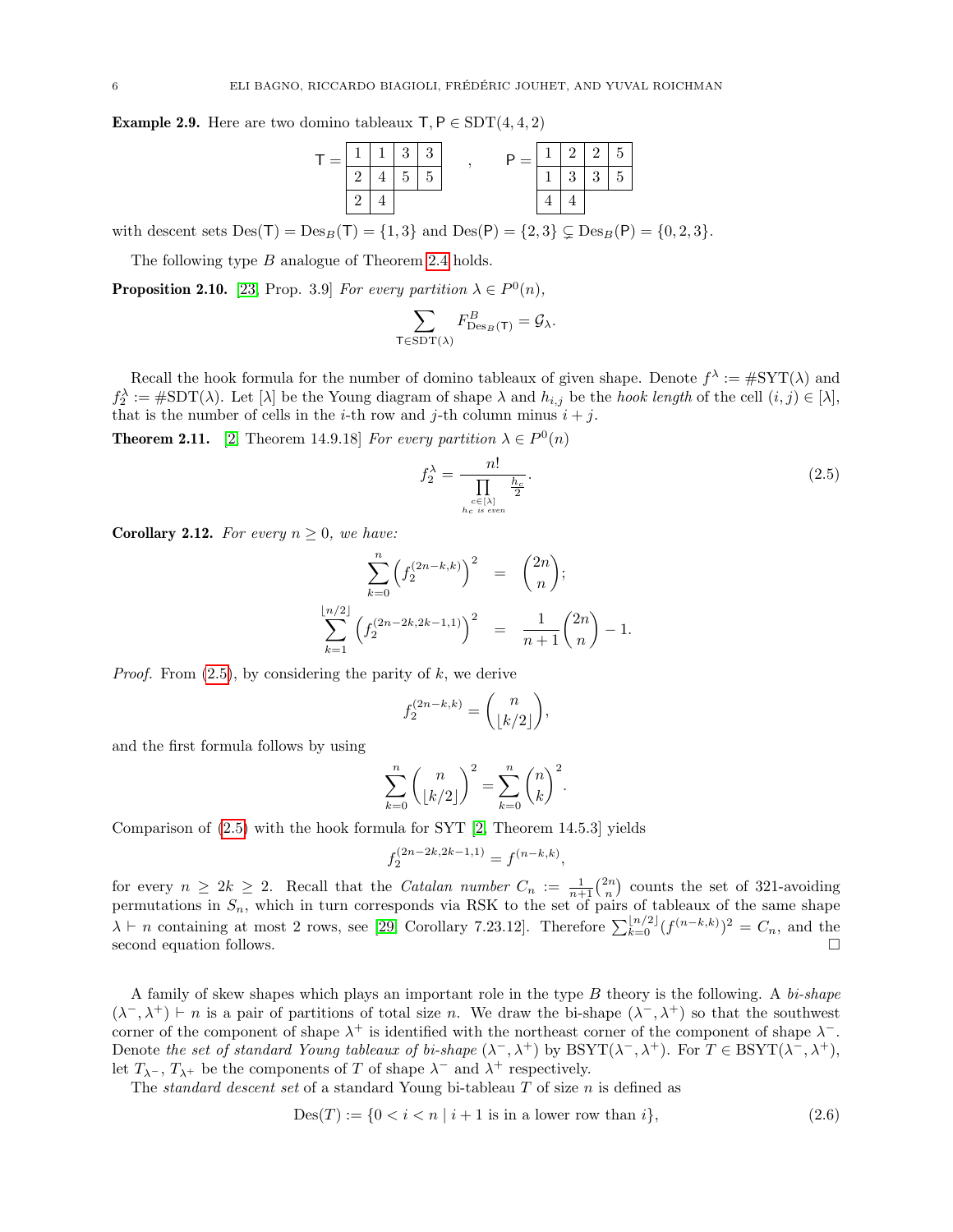while the type B descent set of a standard Young bi-tableau T of size n is defined as

$$
\mathrm{Des}_B(T) := \begin{cases} \mathrm{Des}(T) \sqcup \{0\} & \text{if } 1 \in T_{\lambda^-}, \\ \mathrm{Des}(T) & \text{if } 1 \in T_{\lambda^+}. \end{cases} \tag{2.7}
$$

**Example 2.13.** Here are two standard bi-tableau of shape  $((2), (2, 1))$  with descent sets  $\text{Des}(T) = \text{Des}_B(T)$  ${1, 3}$  and  $Des(P) = {2, 3} \subsetneq Des_B(P) = {0, 2, 3}$ :



<span id="page-6-1"></span>2.4. From domino tableaux to bi-tableaux. There exists a well-known bijection from (semi)-standard domino tableaux of shape  $\lambda \in P^0(n)$ , to bi-(semi)-standard-Young tableaux of corresponding bi-shape  $(\lambda^-, \lambda^+) \vdash n$ , due to Carré–Leclerc, see [\[11,](#page-24-20) Algorithm 6.1]. The bijection associates each (semi)-standard domino tableau T of shape  $\lambda$  with a pair  $(T^-, T^+)$  of (semi)-standard Young tableaux of shapes  $(\lambda^-, \lambda^+)$ . The tableaux  $T^{-}$  and  $T^{+}$  are constructed as follows : assign to each (single) box of T a sign – or + such that the upper leftmost box is assigned a – and two adjacent boxes have opposite signs. The component  $T^-$  (resp.  $T^+$ ) is then obtained from the sub-tableau of T composed of the dominoes with upper rightmost box filled with −  $(resp. +).$ 

Note that the resulting shapes  $(\lambda^-, \lambda^+)$  only depend on the shape  $\lambda$ , and they correspond to the 2-quotient obtained from  $\lambda$  by the Littlewood decomposition (see [\[29,](#page-24-7) page 468] or [\[2,](#page-23-3) Chapter 14.9]); in this case the 2-core of  $\lambda$  is empty. We will denote this particular case of the Littlewood decomposition by  $\psi(\lambda) := (\lambda^-, \lambda^+)$ .

Example 2.14. Let T be the following domino tableau:

|   | ٠, |  |
|---|----|--|
|   | ٠, |  |
| 3 | 3  |  |

We assign the  $\pm$  signs to get the following:

| 9 |  |  |
|---|--|--|

According to the algorithm, the corresponding standard Young bi-tableau is :



Consider the case of semi-standard domino tableaux. Note that the condition that 0 must not occupy a vertical upper leftmost domino implies that in the semi-standard bi-tableau associated with a domino semi-standard tableau, 0 will not appear in the lower component. Now, the Carré-Leclerc bijection from semi-standard domino tableaux to semi-standard bi-tableaux is content-preserving, implying that

$$
\sum_{\mathsf{T}\in \mathrm{SSDT}(\lambda)} \mathbf{x}^{w(\mathsf{T})} = s_{\lambda^-}(x_1, x_2, \dots) s_{\lambda^+}(x_0, x_1, \dots).
$$

Thus, by Proposition [2.10,](#page-5-1) we derive the following.

<span id="page-6-0"></span>**Proposition 2.15.** [\[23,](#page-24-19) Prop. 3.13] For every  $\lambda \in P^0(n)$ ,

$$
\sum_{\mathsf{T} \in \text{SDT}(\lambda)} F^B_{\text{Des}_B(\mathsf{T})}(x_0, x_1, \ldots) = s_{\lambda^-}(x_1, x_2, \ldots) s_{\lambda^+}(x_0, x_1, x_2, \ldots).
$$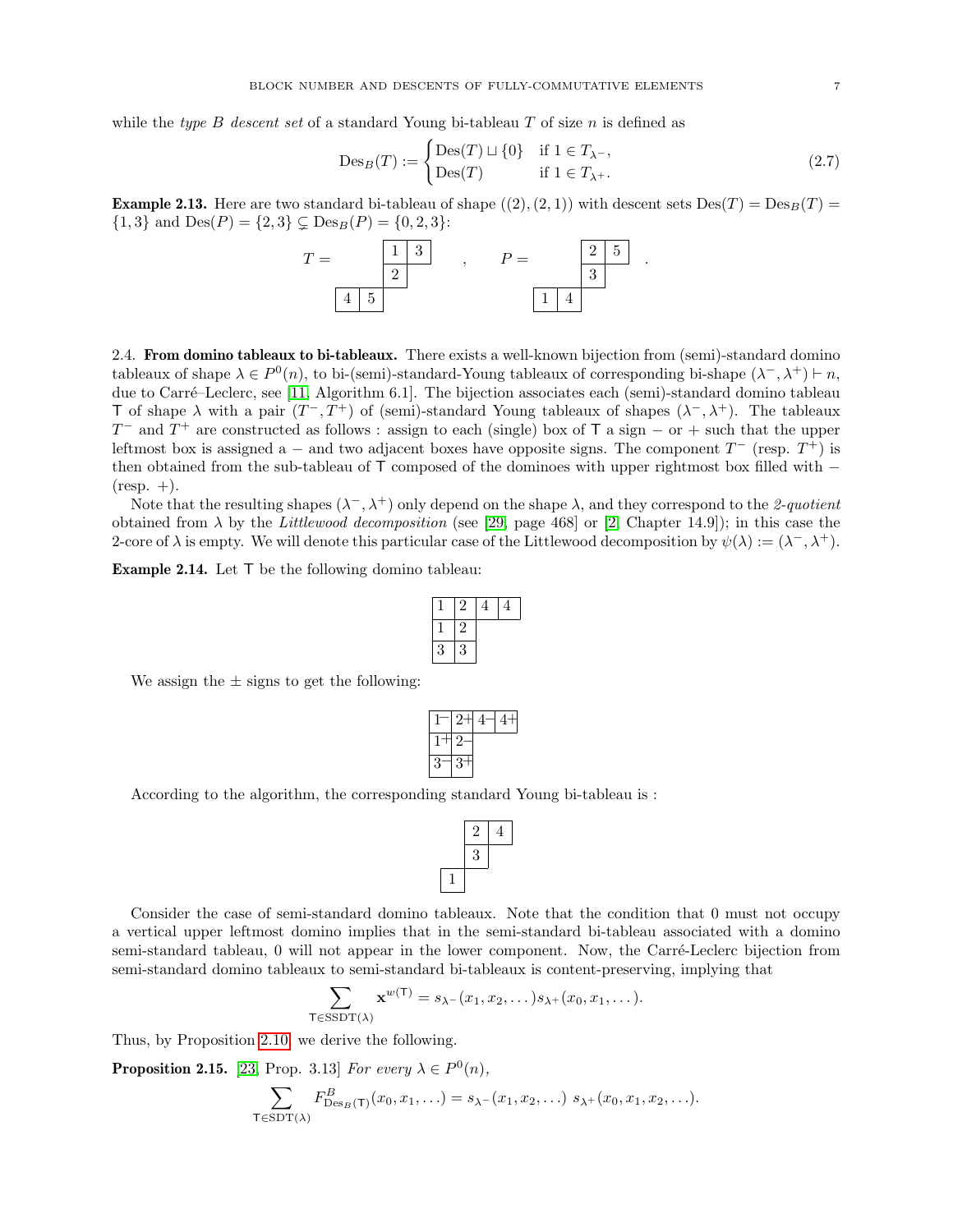Comparing Proposition [2.15](#page-6-0) with [\[3,](#page-23-1) Prop. 4.2], Mayorova and Vassilieva deduce the following result.

<span id="page-7-1"></span>**Lemma 2.16.** [\[24,](#page-24-13) Lemma 3] For every  $\lambda \in P^0(n)$  there exists an implicit  $\text{Des}_B$ -preserving bijection from the set of standard domino tableaux of shape  $\lambda \vdash 2n$  to the set of standard bi-tableaux of bi-shape  $(\lambda^{-}, \lambda^{+})$ .

In particular, we have the following remark that will be used in Section [7.](#page-18-0)

<span id="page-7-3"></span>**Remark 2.17.** The 2-quotient of the domino shape  $\lambda = (2n - k, k)$  is the bi-shape  $((k/2), (n - k/2))$  if k is even, and  $((n-(k-1)/2),((k-1)/2))$  if k is odd. The 2-quotient of the domino shape  $\lambda = (2n-2k, 2k-1, 1)$ is  $(\emptyset,(n-k,k))$ . By Lemma [2.16,](#page-7-1) there exist Des<sub>B</sub>-preserving maps

- (1) from  $SDT(2n 2k, 2k)$  to  $BSYT((k), (n k))$  for  $0 \le k \le \lfloor n/2 \rfloor$ ;
- (2) from  $SDT(2n 2k 1, 2k + 1)$  to  $BSYT((n k), (k))$ , for  $1 \leq k \leq (n 1)/2$ ;
- (3) from  $SDT(2n 2k, 2k 1, 1)$  to  $BSYT(\emptyset, (n k, k))$ , for  $1 \leq k \leq \lfloor n/2 \rfloor$ .

Note that the Carré-Leclerc bijection is not  $Des_R$ -preserving in general, but it is for domino shapes of the form  $\lambda = (2n - 2k, 2k - 1, 1).$ 

#### 3. Heaps and full commutativity

## <span id="page-7-0"></span>3.1. Types A and B.

We briefly describe a way to define the above mentioned heaps and their relation with full commutativity, for more details see for instance [\[5\]](#page-23-4) and the references cited there.

Let  $(W, S)$  be a Coxeter system, and fix a word  $\mathbf{w} = s_{a_1} \cdots s_{a_l}$  in  $S^*$ . Define a partial ordering  $\prec$  on the index set  $\{1,\ldots,l\}$  as follows: set  $i \prec j$  if  $i < j$  and  $s_{a_i}$ ,  $s_{a_j}$  do not commute, and extend by transitivity. We denote by Heap(w) this poset together with a labeling map  $\epsilon : i \mapsto s_{a_i}$ . Heaps are well-defined up to commutation classes [\[37\]](#page-24-14), that is, if w and w' are two reduced expressions for  $w \in W$ , that are in the same commutation class, then the corresponding labeled heaps are isomorphic. Therefore, when  $w$  is FC we can define  $\text{Heap}(w) := \text{Heap}(\mathbf{w})$ , where **w** is any reduced expression for w. Another important feature in heaps theory is that the linear extensions of Heap(w) are in bjiection with the reduced expressions of w, see [\[33,](#page-24-2) Proposition 2.2].

**Example 3.1.** Consider  $w = \begin{bmatrix} 4 & 1 & 5 & 2 & 3 \end{bmatrix} \in FC(A_4) = FC(S_5)$ . Its heap is represented in Figure [2,](#page-7-2) left. In the Hasse diagram of  $Heap(w)$ , elements with the same labels are drawn in the same column. We recall that each vertex is labeled by the corresponding generator, but we do not write those labels for visibility reasons.

Its set of reduced expressions  $\mathcal{R}(w) = \{s_3s_2s_1s_4s_3, s_3s_2s_4s_1s_3, s_3s_2s_4s_3s_1, s_3s_4s_2s_3s_1, s_3s_4s_2s_1s_3\}$  is obtained by listing the labels of each linear extension of  $Heap(w)$ .



<span id="page-7-2"></span>FIGURE 2. Two FC heaps of type  $A_4$ .

Given a heap  $H = \text{Heap}(w)$  for  $w \in \text{FC}(W)$  and a subset  $I \subset S$ , we denote by  $H_I$  the sub-poset induced by all elements of  $H$  with labels in  $I$ .

**Definition 3.2.** Let  $(W, S)$  be a Coxeter system,  $w \in FC(W)$ , and  $H := \text{Heap}(w)$ . We say that H is alternating if for each non commuting generators s, t in S, the chain  $H_{\{s,t\}}$  has alternating labels s and t from bottom to top.

Note that if  $Heap(w)$  is alternating, then any reduced expression w of w is alternating in the sense that for each non commuting generators s,  $t \in S$ , the occurrences of s alternate with those of t in w. In this case we say that  $w \in \mathrm{FC}(W)$  is alternating.

We now recall the descriptions of FC heaps corresponding to the Dynkin diagrams of types  $A_{n-1}$  and  $B_n$ which were given for instance in [\[5\]](#page-23-4).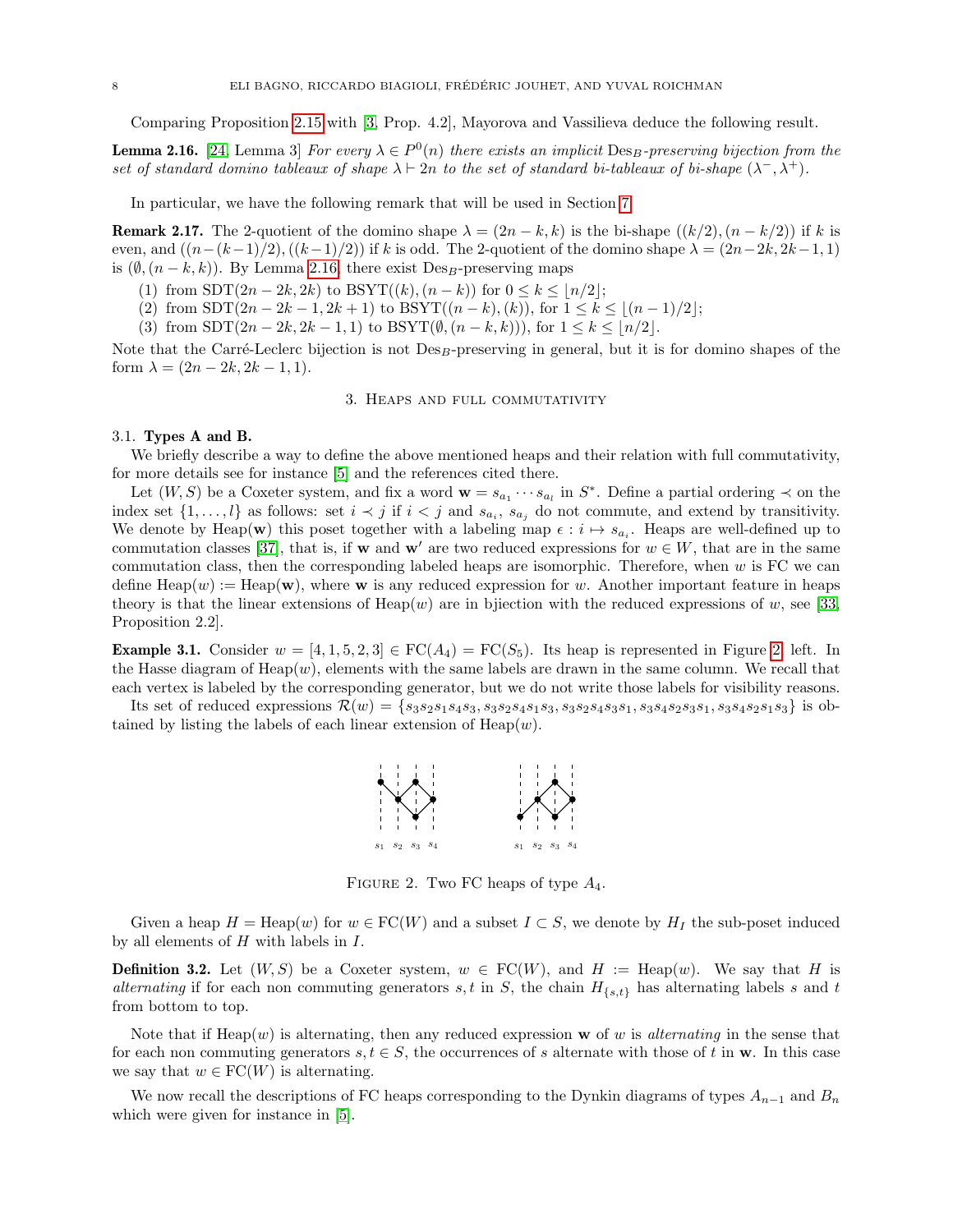**Proposition 3.3** (Classification of FC heaps in type  $A_{n-1}$ ). An element  $w \in A_{n-1}$  is fully commutative if and only if  $\text{Heap}(w)$  is alternating. More precisely, in  $\text{Heap}(w)$ ,

- (a) There is at most one occurrence of  $s_1$  (resp.  $s_{n-1}$ );
- (b) For each  $i \in \{1, \ldots, n-2\}$ , the elements with labels  $s_i, s_{i+1}$  form an alternating chain.

As already mentioned, such elements are in bijection with 321-avoiding permutations in  $S_n$ , that are counted by the Catalan number  $C_n$ . In Figure [3,](#page-8-0) the heaps of three FC elements of type A are depicted.



<span id="page-8-0"></span>FIGURE 3. Three alternating heaps of type A.

Now we will need the following second family of heaps, which, in addition to alternating heaps, describes FC heaps of type  $B$  (see, e.g. [\[5\]](#page-23-4)).

**Definition 3.4.** A left-peak, associated with the Dynkin diagram of type  $B_n$ , is a heap such that there exists a unique  $j \in \{1, \ldots, n-1\}$  satisfying:

- (a)  $\text{Heap}_{\{s_0,\ldots,s_j\}} = \text{Heap}(s_j \cdots s_1 s_0 s_1 \cdots s_j);$
- (b) Heap<sub>{s<sub>j</sub>,s<sub>j+1</sub>}</sub> = s<sub>j</sub>s<sub>j</sub> or s<sub>j+1</sub>s<sub>j</sub>s<sub>j</sub>s<sub>j</sub>+<sub>1</sub> for  $j < n 1$ , and s<sub>n-1</sub>s<sub>n-1</sub> for  $j = n 1$ ;
- (c) Heap<sub>{ $\hat{s}_j$ , $s_{j+1}$ ..., $s_{n-1}$ } is alternating, where  $\hat{s}_j$  means that one occurrence of  $s_j$  is deleted.</sub>

An element  $w \in \operatorname{FC}(B_n)$  for which Heap(w) is a left-peak will also be called a *left-peak element*.

Example 3.5. In Figure [4,](#page-8-1) left, there is an example of an alternating heap of type B: note that in contrast to the type A case (having at most one vertex labeled  $s_1$ ), it can have any finite number (between 0 and n) of vertices labeled  $s_0$ . In the left-peak of Figure [4,](#page-8-1) right, we have  $j = 2$ .



<span id="page-8-1"></span>FIGURE 4. Left: an alternating heap of type  $B_{14}$ . Right: a left-peak of type  $B_{12}$ 

From [\[5,](#page-23-4) Theorem 3.10 and Section 4.4], we have the following result.

**Proposition 3.6** (Classification of FC heaps in type  $B_n$ ). An element  $w \in B_n$  is fully commutative if and only if  $\text{Heap}(w)$  is either an alternating heap or a left-peak.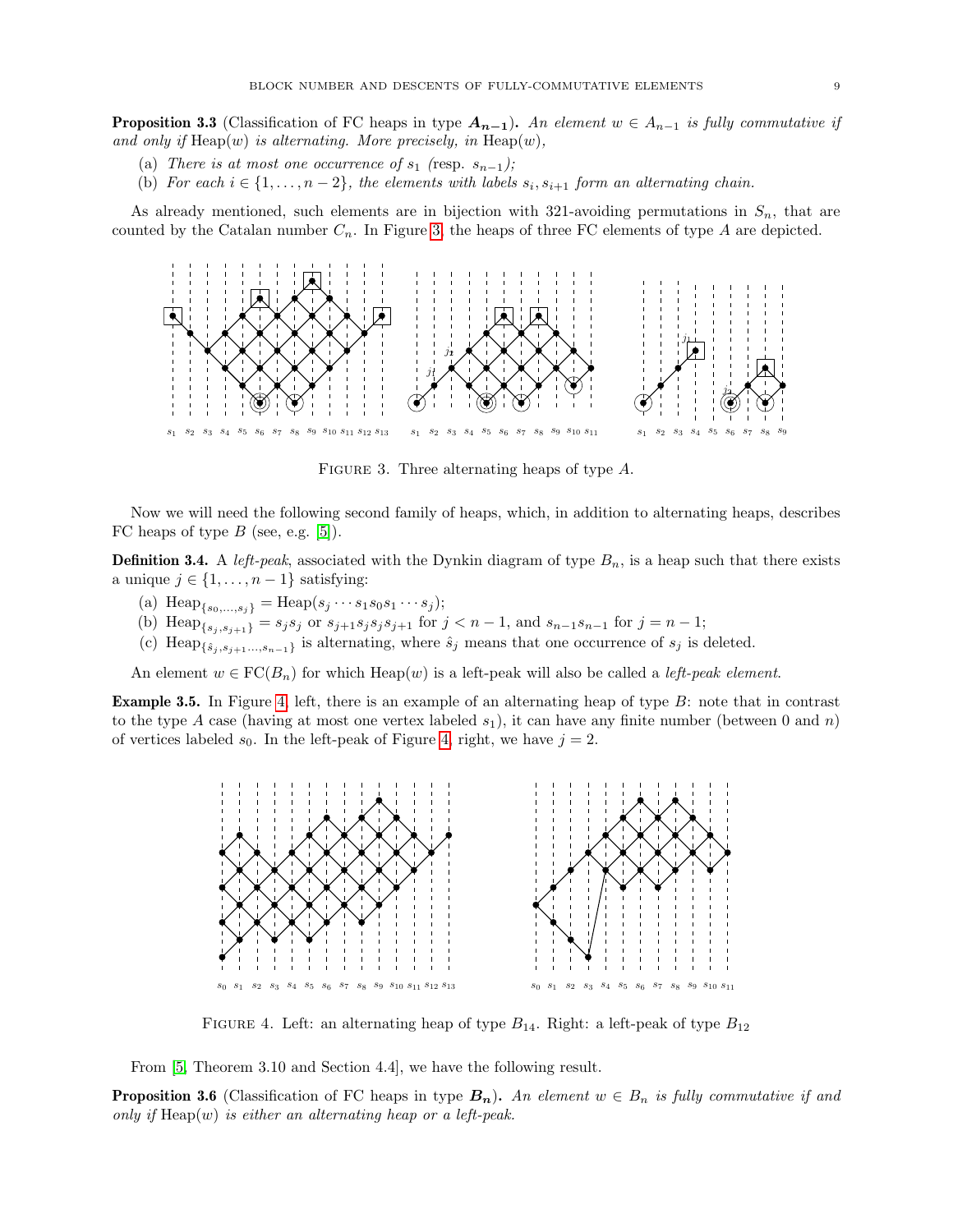<span id="page-9-5"></span>**Remark 3.7.** The set of alternating FC elements in  $B_n$  coincides with the set of FC top elements defined in Theorem 4.1 of [\[34\]](#page-24-3), while the set of FC left peak elements is exactly the set of FC bottom elements which are not top elements. Therefore by [\[34,](#page-24-3) Theorem 5.9], the number of alternating FC elements is  $\binom{2n}{n}$ , and the number of FC left peaks is  $C_n - 1$ . Thus the total number of FC elements in  $B_n$  is

$$
\frac{n+2}{n+1}\binom{2n}{n}-1.
$$

Stembridge provided a characterization of FC elements in  $B_n$  by using pattern avoidance: as for  $FC(S_n)$ these elements are 321-avoiding but they also have to avoid other patterns.

<span id="page-9-1"></span>**Proposition 3.8.** [\[34,](#page-24-3) Theorem 5.1] A signed permutation  $w \in B_n$  is fully commutative if and only if w avoids the pattern  $[-1, -2]$  and all patterns  $[a, b, c]$  such that  $|a| > b > c$  or  $-b > |a| > c$ .

<span id="page-9-6"></span>3.2. Reduced expressions. Let  $w \in W$  be a FC element of type  $A_{n-1}$  or  $B_n$ . By definition  $i \in Des(w)$  if and only if there exists a peak in  $\text{Heap}(w)$  labeled by  $s_i$ , where by a peak we mean a vertex having all its neighbors vertices below it. Moreover,  $i \in Des^L(w)$  if and only if there exists a valley in Heap $(w)$  labeled by  $s_i$ , where by a valley we mean a vertex having all its neighbors above it. Indeed, notice that w is FC if and only if  $w^{-1}$  is FC. Moreover, one can see that  $\text{Heap}(w^{-1})$  is the dual heap of  $\text{Heap}(w)$ , i.e. the heap of w with the reverse order, that can be obtained from  $Heap(w)$  by a horizontal reflection. In Figure [2](#page-7-2) a heap and its dual are depicted.

For our purposes, it will be useful to introduce a new statistic on  $FC(S_n)$ .

<span id="page-9-3"></span>**Definition 3.9.** For any  $\pi \in \mathrm{FC}(S_n)$  we define the *first valley*, denoted  $v(\pi)$ , as follows :

$$
v(\pi) := \begin{cases} \min\left\{ \operatorname{Des}(\pi^{-1}) \setminus \{1\} \right\} & \text{if } \operatorname{Des}(\pi^{-1}) \setminus \{1\} \neq \emptyset; \\ n & \text{if } \operatorname{Des}(\pi^{-1}) \setminus \{1\} = \emptyset. \end{cases} \tag{3.1}
$$

Note that  $v(\pi) = n$  if and only if  $\pi = e$  or  $\text{Des}(\pi^{-1}) = \{1\}$ . Moreover, for  $\pi \in \text{FC}(S_n)$ , we have that

<span id="page-9-4"></span>
$$
1 \in \text{Des}(\pi^{-1}) \Leftrightarrow \pi(1) = 2. \tag{3.2}
$$

In Figure [3,](#page-8-0) the descents of the three elements are surrounded by a square, the valleys by a circle, and the first valley by a double circle.

As we mentioned above, if w is FC then the set of linear extensions of  $Heap(w)$  is in bijection with the set of reduced expressions of w. It will be helpful in the sequel to consider a particular reduced expression for each  $w \in \mathrm{FC}(S_n) \cup \mathrm{FC}(B_n)$ .

<span id="page-9-2"></span>**Definition 3.10.** The *diagonal reduced expression* of  $w \in \text{FC}(S_n) \cup \text{FC}(B_n)$  is obtained by reading the labels of the vertices in the "diagonals" of  $\text{Heap}(w)$ , directed from south east to north west of  $\text{Heap}(w)$ , starting from the leftmost diagonal. Each such diagonal contributes a factor of the form  $(s_i s_{i-1} \cdots s_j)$  with  $0 \leq j \leq i \leq n-1$ . It is easy to see that such an expression corresponds to a linear extension of Heap(w).

More precisely, consider first  $e \neq w \in \mathrm{FC}(S_n)$ . Then the diagonal reduced expression for w is of the form

<span id="page-9-0"></span>
$$
\mathbf{w} = (s_{v_0} s_{v_0 - 1} \cdots s_{j_0}) (s_{v_1} s_{v_1 - 1} \cdots s_{j_1}) \cdots (s_{v_k} s_{v_k - 1} \cdots s_{j_k}),
$$
(3.3)

where  $1 \le v_0 < v_1 < \ldots < v_k \le n-1$  and  $1 \le j_0 < j_1 < \ldots < j_k \le n-1$ . We have  $v_0 = v(\pi)$  if  $1 \notin \text{Des}(\pi^{-1})$ and  $v_0 = 1$  otherwise.

Example 3.11. The diagonal reduced expression for the element on the left of Figure [3](#page-8-0) is

$$
(s_6 \cdots s_1)(s_8 \cdots s_4)(s_9 \cdots s_5)(s_{10} \cdots s_6)(s_{11} \cdots s_8)(s_{12} \cdots s_9)(s_{13}),
$$

while for the element on the right it is  $(s_1)(s_2)(s_3)(s_4)(s_6)(s_8s_7)(s_9s_8)$ .

In  $FC(B_n)$  there are two possibilities:

• Alternating: If  $w_1$  is alternating then its diagonal reduced expression takes the form

$$
\mathbf{w}_1 = (s_{v_0} s_{v_0 - 1} \cdots s_{j_0}) (s_{v_1} s_{v_1 - 1} \cdots s_{j_1}) \cdots (s_{v_k} s_{v_k - 1} \cdots s_{j_k}),
$$
(3.4)

where  $0 \le v_0 < v_1 < \ldots < v_k \le n-1$  and  $0 \le j_0 \le j_1 \le \ldots \le j_k \le n-1$  with the condition that equality between two  $j_i$ 's occurs only if both are 0.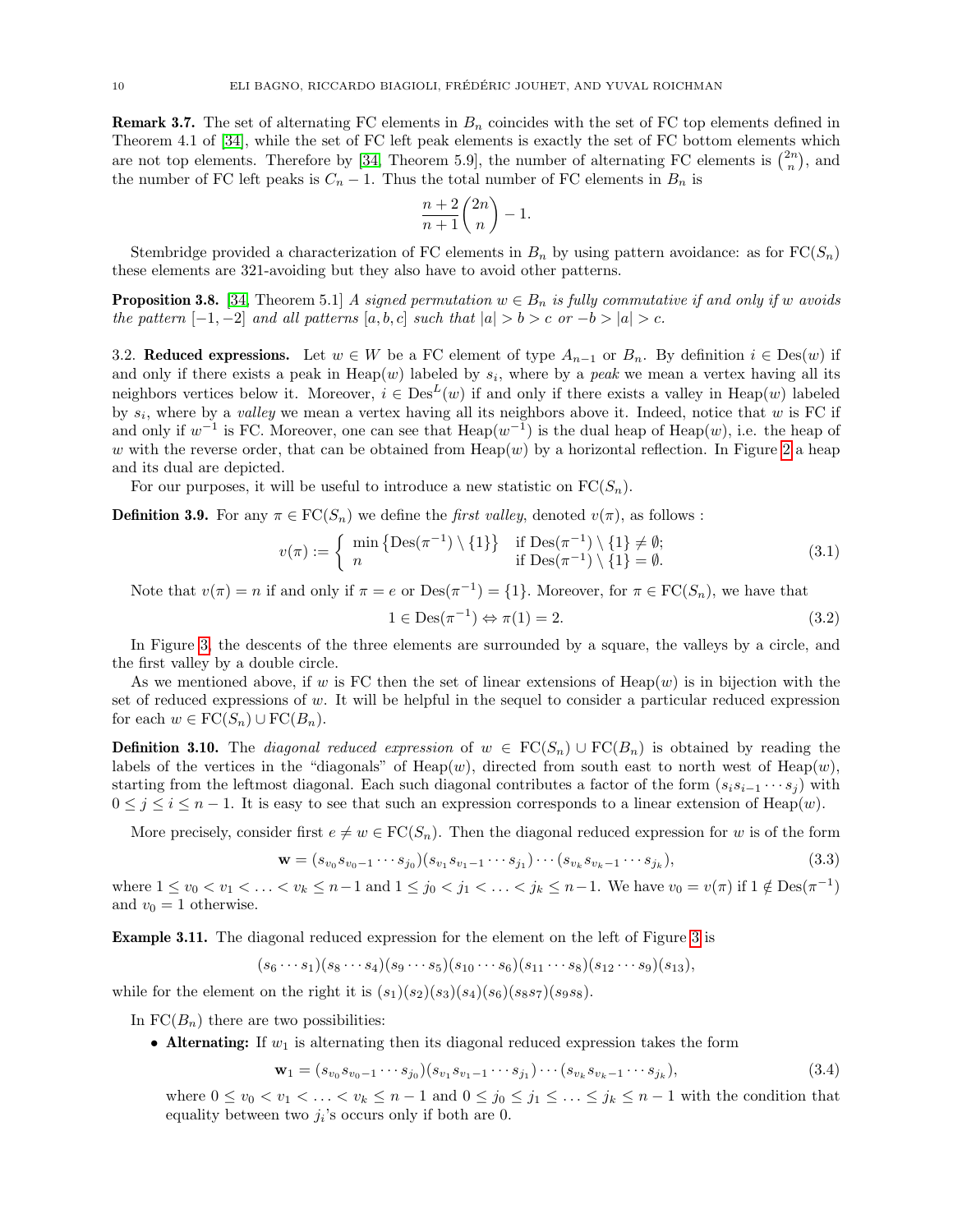• Left-peak: If  $w_2$  is a left-peak then the diagonal reduced expression has the form

<span id="page-10-1"></span>
$$
\mathbf{w}_2 = (s_{v_0} s_{v_0 - 1} \cdots s_0)(s_1) \cdots (s_{j_1 - 1})(s_{v_1} s_{v_1 - 1} \cdots s_{j_1}) \cdots (s_{v_k} s_{v_k - 1} \cdots s_{j_k}),
$$
  
where  $0 < v_0 < v_1 < \ldots < v_k \le n - 1$  and  $1 < j_1 < \ldots < j_k \le n - 1$ . (3.5)

Example 3.12. The diagonal reduced expression for the element on the left of Figure [4](#page-8-1) is

$$
(s_0)(s_1s_0)(s_3s_2s_1s_0)(s_5\cdots s_0)(s_6\cdots s_1)(s_8\cdots s_4)(s_9\cdots s_5)(s_{10}\cdots s_6)(s_{11}\cdots s_8)(s_{12}\cdots s_9)(s_{13})
$$

while the diagonal reduced expression for the element on the right is

$$
(s_3s_2s_1s_0)(s_1)(s_2)(s_5s_4s_3)(s_7\cdots s_4)(s_8\cdots s_5)(s_{10}\cdots s_6)(s_{11}\cdots s_8).
$$

<span id="page-10-7"></span>**Remark 3.13.** Note that if w is a left-peak then we must have  $w(1) = 1$ . Moreover, there must be unique  $i > 1$  and  $k > 1$  such that  $w(i) = -k$ .

**Remark 3.14.** Observe that in the three above expressions  $(3.3)$ – $(3.5)$ , the left descents of w belong to the set  $\{v_0, v_1, \ldots, v_k\}$  of initial indices of the factors exhibited in the diagonal expressions. More precisely,  $v_0 \in \text{Des}^L(w)$ , and for  $i \geq 1$ ,  $v_i \in \text{Des}^L(w)$  if and only if  $v_i - v_{i-1} \geq 2$ .

# 4. DECOMPOSITION OF  $FC(B_n)$  into fibers

<span id="page-10-0"></span>In this section we let  $W = B_n$  and  $J = S \setminus \{s_0\}$ . The parabolic subgroup  $(B_n)_J$  is isomorphic to  $S_n$  and the quotient has the form

<span id="page-10-2"></span>
$$
(B_n)^J := \{ \mu \in B_n \mid \text{Des}_B(\mu) \subseteq \{0\} \} = \{ \mu \in B_n \mid \mu(1) < \ldots < \mu(n) \}. \tag{4.1}
$$

By Proposition [2.1,](#page-2-4) every  $w \in B_n$  has a unique decomposition

<span id="page-10-4"></span>
$$
w = \mu \cdot \pi \tag{4.2}
$$

where  $\mu \in (B_n)^J, \pi \in (B_n)_J$ , and

<span id="page-10-5"></span>
$$
\ell_B(w) = \ell_B(\mu) + \ell_B(\pi). \tag{4.3}
$$

Notice that  $\mu$  can be written as the ascending reordering of w, and the counterpart  $\pi$  is the permutation in  $S_n$  which records the letters  $w_1, \ldots, w_n$  in the relative standard order. The permutation  $\pi$  is called the standardization of the signed permutation w. For example,  $[1, -3, -2, 4] = [-3, -2, 1, 4] \cdot [3, 1, 2, 4]$ .

We can characterize precisely the reduced expressions of the elements in  $(B_n)^J$ . By defining

$$
\delta_i := s_{i-1} \cdots s_2 s_1 s_0
$$

for integers i such that  $1 \leq i \leq n$ , we have

<span id="page-10-3"></span>
$$
(B_n)^J = \{ \mu \in B_n \mid \mu = \mu_1 \cdots \mu_n, \ \mu_i \in \{e, \delta_i\} \}.
$$
\n(4.4)

Indeed, take an element  $\mu \in (B_n)^J$ . If  $\text{Neg}(\mu) = \emptyset$  then  $\mu = e$ , otherwise set  $\text{Neg}(\mu) = \{i_1, \ldots, i_k\}$  with  $-i_1 < \cdots < -i_k < 0$ . We have  $\mu(1) = -i_1, \ldots, \mu(k) = -i_k$ , while  $\mu(k+1), \ldots, \mu(n)$  have to be positive and in increasing order, therefore  $\mu$  has a reduced expression  $\mu = \delta_{i_k} \dots \delta_{i_1}$ . Conversely, one checks that any element with reduced expression  $\delta_{i_k} \cdots \delta_{i_1}$  satisfies the inequalities in [\(4.1\)](#page-10-2).

This implies the following description that will be used in Section [6.](#page-17-0)

<span id="page-10-8"></span>**Observation 4.1.** Every  $\mu \in (B_n)^J$  is an increasing sequence of n letters from  $[\pm n]$  with distinct absolute values. Hence  $\mu^{-1}$  is a shuffle of  $[-k, -k+1, \ldots, -1]$  with  $[k+1, k+2, \ldots, n]$  for some  $0 \le k \le n$ .

As clearly no long braid type factor, that is a factor of the form  $s_0s_1s_0s_1$ ,  $s_1s_0s_1s_0$  or  $s_is_{i\pm 1}s_i$ , can occur in all the reduced expressions of the elements in the set [\(4.4\)](#page-10-3), one deduces from Proposition [2.3](#page-3-1) that each element in  $(B_n)^J$  is FC, namely

<span id="page-10-6"></span>
$$
FC((B_n)^J) := (B_n)^J \cap FC(B_n) = (B_n)^J.
$$
\n(4.5)

This also follows from Proposition [3.8,](#page-9-1) since any  $\mu \in (B_n)^J$  is an increasing sequence. Moreover, note that the reduced expressions for the elements in  $(B_n)^J$  given in [\(4.4\)](#page-10-3) are the diagonal reduced expressions from Definition [3.10](#page-9-2) of the corresponding heaps.

Note that the heap of any element in  $(B_n)^J$  can be depicted as a sub-poset of the "triangular" heap corresponding to the element  $\delta_1 \cdots \delta_n$  having maximal length, see Figure [5.](#page-11-1)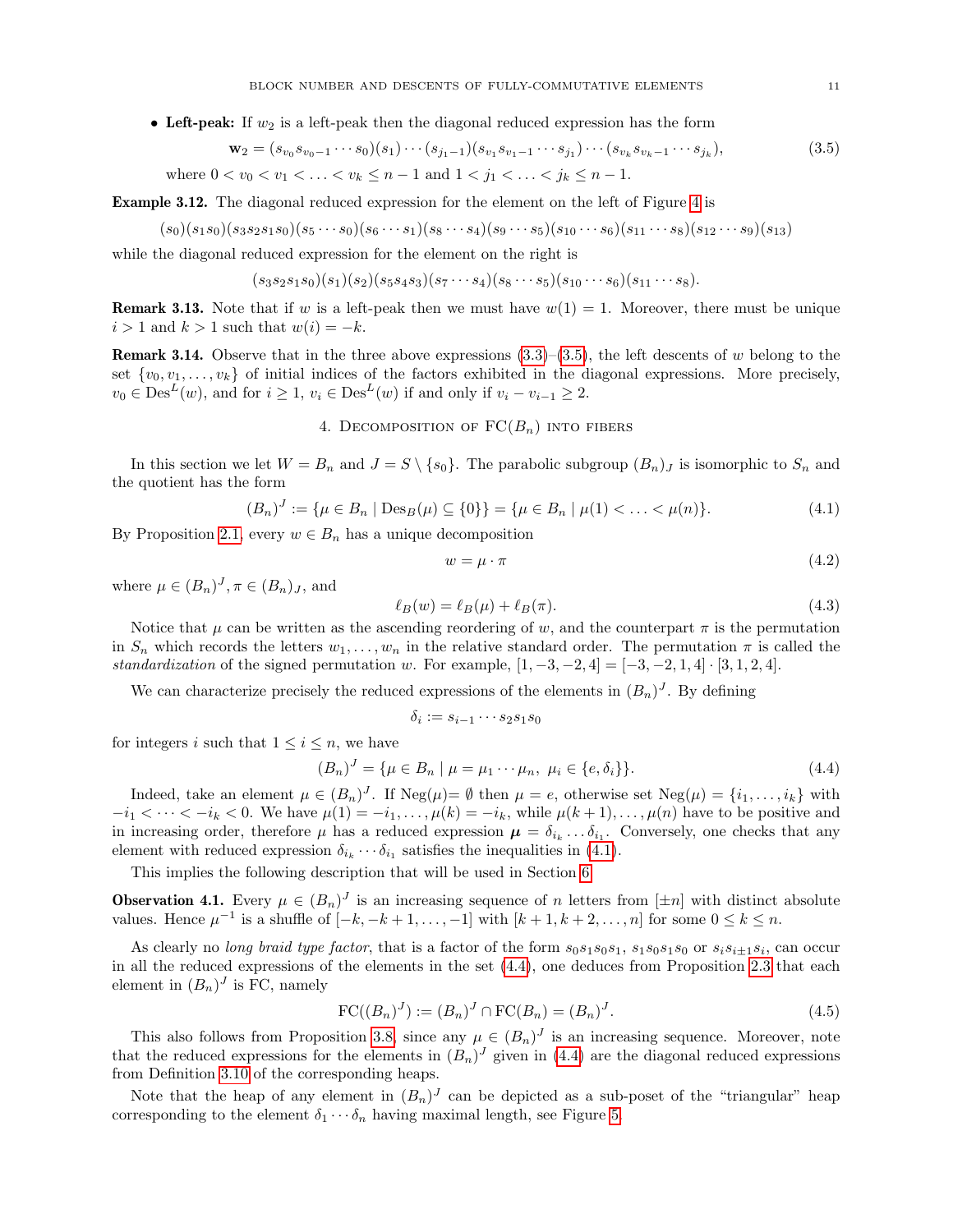

<span id="page-11-1"></span>FIGURE 5. Left: the heap of the element with maximal length of  $B_7^J$ , that is the element with diagonal reduced expression  $\delta_1 \delta_2 \delta_3 \delta_4 \delta_5 \delta_6 \delta_7$ . Center: the heap of the element in  $B_7^J$ with diagonal reduced expression  $\delta_1 \delta_2 \delta_4 \delta_6$ . Right: the heap of the element with diagonal reduced expression  $\delta_7$ .

Now we consider the restriction of the decomposition [\(4.2\)](#page-10-4) to FC elements,  $w = \mu \cdot \pi$  for  $w \in FC(B_n)$ . Then all reduced expressions of w contain no braid relation, and thanks to [\(4.3\)](#page-10-5) above, it implies that both  $\mu$  and  $\pi$  are FC. Therefore we obtain the following inclusion

<span id="page-11-3"></span>
$$
\text{FC}(B_n) \subset \text{FC}((B_n)^J) \times \text{FC}(S_n) = (B_n)^J \times \text{FC}(S_n). \tag{4.6}
$$

It is easy to show that this inclusion is strict (take for instance  $\mu = s_0 s_1 s_0$  and  $\pi = s_1$ ).

Our next result refines the previous inclusion by exhibiting for any fixed FC permutation in  $S_n$  the corresponding subset of  $(B_n)^J$ .

<span id="page-11-0"></span>Theorem 4.2. We have the following decomposition

<span id="page-11-2"></span>
$$
\text{FC}(B_n) = \biguplus_{\pi \in \text{FC}(S_n)} B_n(\pi) \cdot \pi,\tag{4.7}
$$

where

$$
B_n(\pi) := \begin{cases} \{ \mu \in B_n \mid \mu = \mu_1 \cdots \mu_{\nu(\pi)}, \ \mu_i \in \{e, \delta_i\} \} & \text{if } 1 \notin \text{Des}(\pi^{-1}); \\ \{ \mu \in B_n \mid \mu \in \{e, \delta_1, \ldots, \delta_{\nu(\pi)}\} \} & \text{if } 1 \in \text{Des}(\pi^{-1}), \end{cases}
$$

and  $v(\pi)$  is the first valley of  $\pi$  from Definition [3.9.](#page-9-3)

Proof. First note that the sets on the right-hand side of [\(4.7\)](#page-11-2) are disjoint by uniqueness of the decomposition [\(4.2\)](#page-10-4).

Let us now consider an element  $w \in \mathrm{FC}(B_n)$  and write it uniquely as  $w = \mu \cdot \pi \in (B_n)^J \times \mathrm{FC}(S_n)$ , according to the decomposition [\(4.2\)](#page-10-4) and the inclusion [\(4.6\)](#page-11-3). We need to show that  $\mu \in B_n(\pi)$ , and to this aim we consider three cases. Along the proof we set  $v := v(\pi)$ ; note that by definition  $v \geq 2$ .

- (1) If  $\pi = e$ , we get the result by [\(4.4\)](#page-10-3).
- (2) If  $\pi \neq e$  and  $1 \notin \text{Des}(\pi^{-1})$ , then there exists a reduced expression  $\pi$  of  $\pi$  starting with a factor  $s_v s_{v-1} \cdots s_j$ , for an integer j satisfying  $1 \leq j \leq v$ . For the sake of a contradiction, assume that the rightmost factor in the reduced expression  $\mu = \mu_1 \cdots \mu_n$  of  $\mu$  is  $\delta_i$  with  $i > v$ . It suffices to assume that  $i = v + 1$ . Then me may write a reduced expression of w as

$$
\mathbf{w} = \mathbf{u}(s_v s_{v-1} \cdots s_1 s_0) \cdot (s_v s_{v-1} \cdots s_j) \mathbf{\tilde{u}},
$$

where **u** (respectively  $\tilde{u}$ ) is a left (respectively right) factor of  $\mu$  (respectively  $\pi$ ). Now between the two above occurrences of  $s_v$  there is no occurrence of  $s_{v+1}$ , hence by applying commutation relations to w we obtain a reduced expression containing the factor  $s_v s_{v-1} s_v$ , a contradiction for a FC element in  $B_n$  (as  $v \ge 2$ ). An example of this case is depicted in Figure [6,](#page-12-0) left.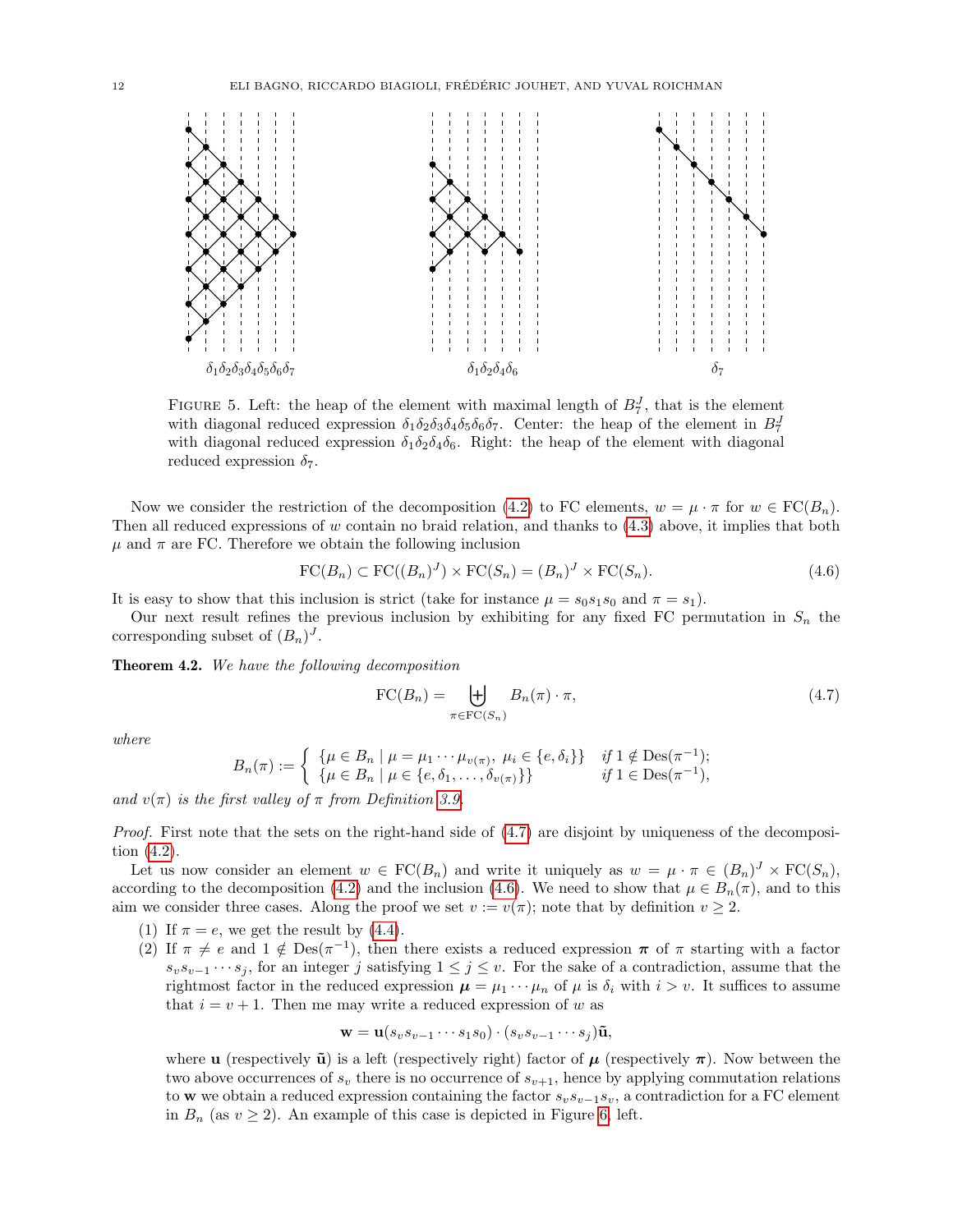(3) If  $1 \in Des(\pi^{-1})$ , then we discuss two cases.

Assume first that  $Des(\pi^{-1}) = \{1\}$ , which means by definition that  $v = n$ . Equivalently, the one-line notation of  $\pi$  is  $[2, \ldots, 1, \ldots]$  where the elements represented by the dots are in increasing order. This means that  $\pi$  has a reduced expression of the form  $s_1s_2 \cdots s_j$  for some  $j \in \{1, \ldots, n-1\}$ . For the sake of a contradiction, suppose that no reduced expression  $\mu$  of  $\mu$  belongs to  $\{e, \delta_1, \ldots, \delta_n\}$ . Then by [\(4.4\)](#page-10-3),  $\mu$  contains at least two factors  $\delta_i$ . Let us consider the two rightmost factors in  $\mu$ , say  $\delta_{i_1}, \, \delta_{i_2}$  with  $1 \leq i_1 < i_2 \leq n$ . Hence

$$
\mathbf{w} = \mathbf{u}(s_{i_1-1}\cdots s_1s_0)(s_{i_2-1}\cdots s_2s_1s_0)\cdot (s_1)\cdots (s_j).
$$

Now the occurrence of  $s_0$  in the factor  $\delta_{i_1}$  commutes with all the generators in  $\delta_{i_2}$  on its right up to  $s_2$ included; so we can move it until the occurrence of  $s_1$  in  $\delta_{i_2}$ , which would give a reduced expression of w that contains a factor  $s_0s_1s_0s_1$ . This is a contradiction since w is fully commutative.

Next assume that  $\{1\} \subsetneq \mathrm{Des}(\pi^{-1})$ . Since  $\pi^{-1}$  is FC,  $2 \notin \mathrm{Des}(\pi^{-1})$  so we must have  $v \geq 3$ . (See an example in Figure [6,](#page-12-0) right.) The diagonal reduced expression of Definition [3.10](#page-9-2) of  $\pi$  starts with the factors  $(s_1)(s_2)\cdots(s_{j_1})(s_v s_{v-1}\cdots s_{j_2})$ , where  $1 \leq j_1 < j_2 \leq v$ . Note that if  $j_2 = j_1 + 1$  then  $v > j_2$ (see Figure [3,](#page-8-0) center). For the sake of a contradiction, suppose that each reduced expression of  $\mu$ satisfies  $\mu \notin \{e, \delta_1, \ldots, \delta_v\}$ . Then by [\(4.4\)](#page-10-3),  $\mu$  contains either the product of at least two different factors of the form  $\delta_i$ , or a single  $\delta_i$  with  $i > v$ . In the first situation, let us consider the two rightmost such factors in  $\mu$ , say  $\delta_{i_1}$ ,  $\delta_{i_2}$  with  $1 \leq i_1 < i_2 \leq n$ . Hence

$$
\mathbf{w} = \mathbf{u}(s_{i_1-1}\cdots s_1s_0)(s_{i_2-1}\cdots s_2s_1s_0)\cdot (s_1)(s_2)\cdots (s_{j_1})(s_{v}s_{v-1}\cdots s_{j_2})\mathbf{\tilde{u}}.
$$

Now by commutation relations we obtain the same contradiction as above.

In the second situation, take the rightmost factor  $\delta_i$  in  $\mu$  with  $i > v$ : without loss of generality, one can take  $i = v + 1$ . We get

$$
\mathbf{w} = (s_v s_{v-1} \cdots s_1 s_0) \cdot (s_1)(s_2) \cdots (s_{j_1})(s_v s_{v-1} \cdots s_{j_2}) \tilde{\mathbf{u}}.
$$

If  $j_2 > j_1 + 1$ , then  $v \ge j_2 > j_1 + 1$  (see e.g. Figure [3,](#page-8-0) right), therefore the second occurrence of  $s_v$ in this expression commutes with all generators on its left up to  $s_v s_{v-1}$ , thus commutation relations would yield a factor  $s_v s_{v-1} s_v$ , a contradiction. If  $j_2 = j_1 + 1$ , we can conclude in the same way, thanks to the condition  $v > j_2 > j_1$  in this case.



<span id="page-12-0"></span>FIGURE 6. Two products  $\mu \cdot \pi$ , one yielding an alternating element (left), the other giving a left-peak (right). The heap of  $\mu$  is in grey.

Let us show the opposite inclusion, by considering again three cases.

- (1) Taking  $\pi = e$ , by [\(4.5\)](#page-10-6) we have  $B_n(e) = (B_n)^J \subset \mathrm{FC}(B_n)$ .
- (2) Now, let  $\pi \in \mathrm{FC}(S_n)$  such thate  $\pi \neq e$  and  $1 \notin \mathrm{Des}(\pi^{-1})$  (see Figure [6,](#page-12-0) left). The diagonal reduced expression of  $\pi$  takes the form [\(3.3\)](#page-9-0). Now let  $\mu$  be any element in  $B_n(\pi)$ . First notice that  $\mu$  is FC, as  $B_n(\pi) \subset (B_n)^J$ . Moreover the diagonal reduced expression for  $\mu$  is made of some factors chosen from the product  $(s_0)(s_1s_0)\cdots(s_{v-1}s_{v-2}\cdots s_2s_1s_0)$ . Assume that the rightmost of these factors is  $(s_i s_{i-1} \cdots s_2 s_1 s_0)$ , with  $i \le v-1$ . Then we can concatenate the two expressions to get

$$
\mathbf{w} = (s_0)^{\pm} (s_1 s_0)^{\pm} \cdots (s_i s_{i-1} \cdots s_2 s_1 s_0) \cdot (s_v s_{v-1} \cdots s_{j_0}) (s_{v_1} s_{v_1 - 1} \cdots s_{j_1}) \cdots (s_{v_k} s_{v_k - 1} \cdots s_{j_k}),
$$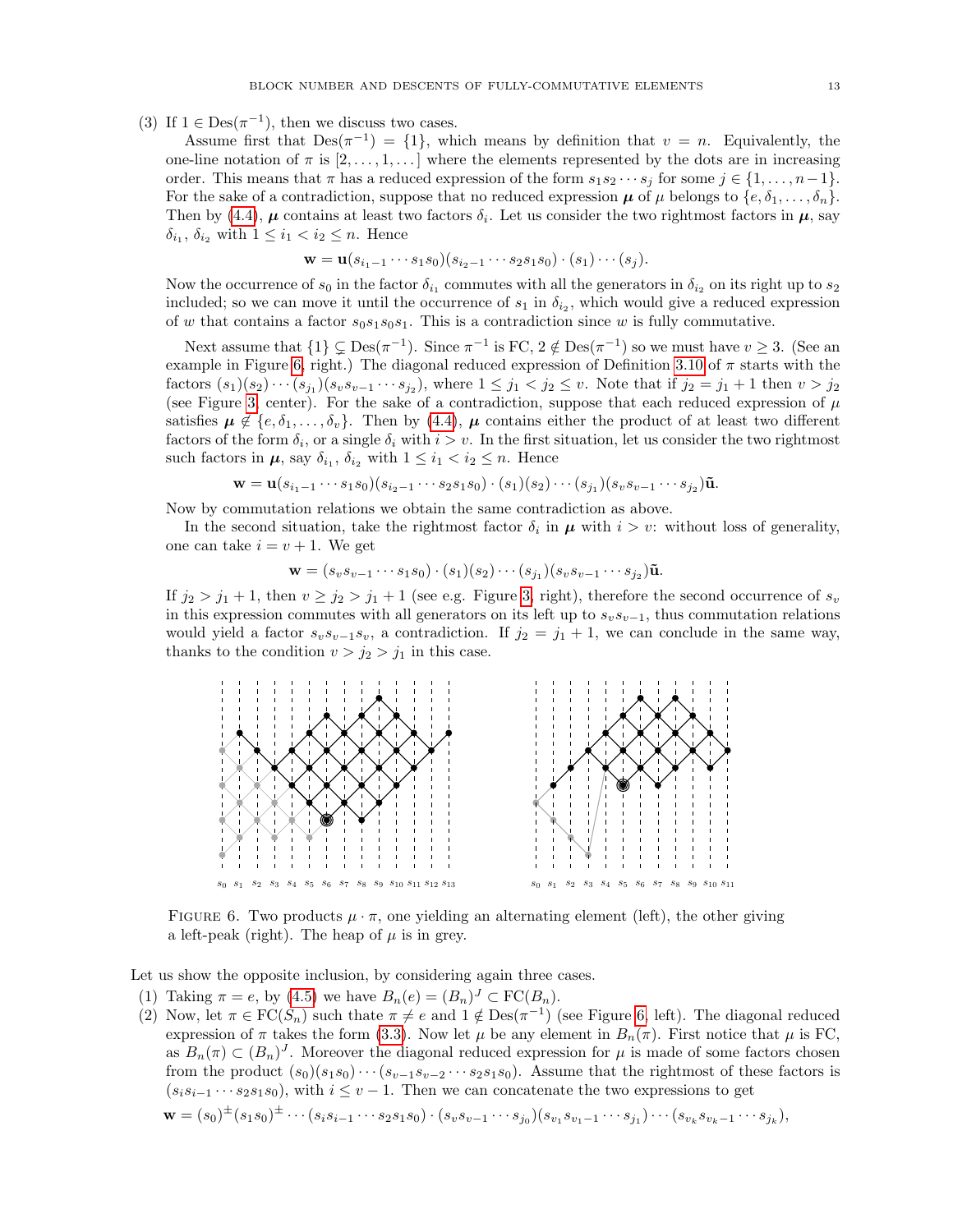where  $(\cdot)^{\pm}$  means that the expression between the parentheses might appear or not appear. Recall that, as both  $\mu$  and  $\pi$  are separately FC, the two reduced expressions above for  $\mu$  and  $\pi$  do not contain any long braid type factor. We will show that their product is also a reduced expression for w with no braid type factor.

If a *nil factor*  $s_i s_i$ , or a long braid type factor appears in the product, it has to involve generators in the last factor of  $\mu$ :  $(s_i s_{i-1} \cdots s_1 s_0)$  and in the first of  $\pi$ :  $(s_v s_{v-1} \cdots s_{j_0})$ . Let us consider two consecutive occurrences of a generator  $s_q$  in **w**, one in  $\mu$  and the other in  $\pi$ , therefore with  $j_0 \leq q \leq i$ . By definition, the generator  $s_{q-1}$  follows  $s_q$  in the rightmost factor of  $\mu$ . Moreover, since  $q \leq i \leq v-1$ we have that  $s_{q+1}$  appears before  $s_q$  in  $\pi$ . This implies that between the two occurrences of  $s_q$  in w there are both occurrences of  $s_{q+1}$  and  $s_{q-1}$ . Hence neither nil nor braid type factor may appear in any expression of w, and  $w \in \operatorname{FC}(B_n)$ .

(3) Finally consider a FC element  $\pi$  such that  $1 \in Des(\pi^{-1})$  (see Figure [6,](#page-12-0) right). As observed before, either  $\boldsymbol{\pi} = (s_1)(s_2) \cdots (s_j)$  or  $\boldsymbol{\pi} = (s_1)(s_2) \cdots (s_{j_1})(s_v s_{v-1} \cdots s_{j_2})$ **ũ**. If  $\mu = e$ , then  $\mu \cdot \boldsymbol{\pi} = \boldsymbol{\pi}$  is FC. If  $\mu = \delta_i$  for  $1 \leq i \leq v$ , then the corresponding reduced expression for the product  $\mu \cdot \pi$  is either equal to

$$
(s_{i-1}\cdots s_1s_0)\cdot (s_1)(s_2)\cdots (s_j)
$$

or

$$
(s_{i-1}s_{i-2}\cdots s_1s_0)\cdot (s_1)(s_2)\cdots (s_{j_1})(s_v s_{v-1}\cdots s_{j_2})\tilde{\mathbf{u}}.
$$

In both cases, this product is FC, since it contains neither nil nor braid factor.

 $\Box$ 

We call the set  $B_n(\pi) \cdot \pi := {\mu \cdot \pi \mid \mu \in B_n(\pi)}$  the fiber associated to  $\pi \in FC(S_n)$ . We can characterize alternating and left-peak elements by using fibers.

<span id="page-13-0"></span>**Corollary 4.3.** Let  $w \in \text{FC}(B_n)$  be written in the form  $w = \mu \cdot \pi \in (B_n)^J \times \text{FC}(S_n)$  according to [\(4.7\)](#page-11-2). Then we have the following characterizations:

- w is a left-peak if and only if  $\pi(1) = 2$  and  $\mu = \delta_i$  for some  $i \in \{2, ..., v(\pi)\}\;$
- w is alternating if and only if either  $\pi(1) \neq 2$  or  $(\pi(1) = 2$  and  $\mu = e$  or  $\mu = \delta_1$ ).

*Proof.* We start with the first assertion and assume that  $Heap(w)$  is a left-peak. Then the diagonal reduced expression (see Definition [3.10](#page-9-2) and  $(3.5)$ ) for w is of the form

$$
\mathbf{w}=s_i\cdots s_1s_0s_1\pi_0,
$$

where  $i \geq 1$  and  $s_1\pi_0$  is a reduced expression of an element in  $FC(A_{n-1})$ . By uniqueness of the decomposi-tion [\(4.2\)](#page-10-4), we derive that reduced expressions for  $\mu$  and  $\pi$  are given by  $\mu = \delta_{i+1}$  and  $\pi = s_1 \pi_0$ , respectively. Therefore  $1 \in \text{Des}^L(\pi) = \text{Des}(\pi^{-1})$ , which by  $(3.2)$  is equivalent to  $\pi(1) = 2$ . Setting  $j = i + 1 \geq 2$ , we get the desired reduced expression for  $\mu$  by Theorem [4.2.](#page-11-0)

Conversely, again [\(3.2\)](#page-9-4) implies that  $\pi = s_1 \pi_0$ . Therefore

$$
\mathbf{w}=s_i\cdots s_1s_0s_1\pi_0,
$$

where  $1 \leq i \leq v(\pi) - 1$ . As there is no  $s_2$  between the above two occurrences of  $s_1$ , we deduce that Heap(w) is not alternating, so it is a left-peak.

The second assertion is a consequence of the first one and Theorem [4.2,](#page-11-0) together with  $(3.2)$ .

To illustrate Theorem [4.2,](#page-11-0) we end this section by giving two examples.

**Example 4.4.** Let  $\pi = [1, 5, 2, 3, 4] = s_4 s_3 s_2$ , therefore  $\pi(1) \neq 2$  so  $1 \notin \text{Des}(\pi^{-1})$ . In the following table, for each element  $\mu \cdot \pi$ , both the one line notation and the diagonal reduced expression  $\mu$  are shown. All elements in the fiber are alternating.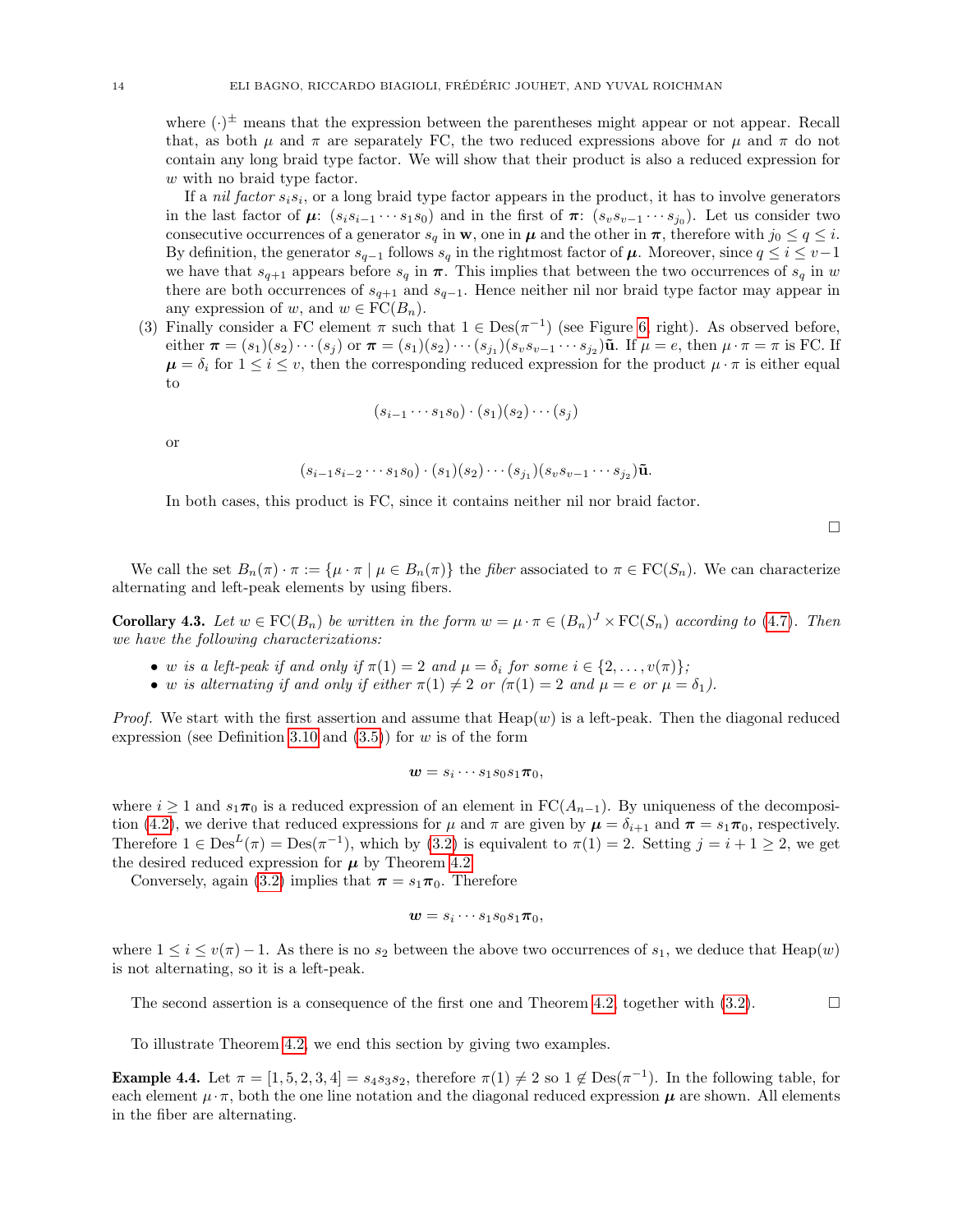| $B_5(\pi) \cdot \pi$          | $\mu \cdot \pi$                           |
|-------------------------------|-------------------------------------------|
| [1, 5, 2, 3, 4]               | $(s_4s_3s_2)$                             |
| $[\overline{1}, 5, 2, 3, 4]$  | $s_0 \cdot (s_4 s_3 s_2)$                 |
| [2, 5, 1, 3, 4]               | $s_1s_0 \cdot (s_4s_3s_2)$                |
| [3, 5, 1, 2, 4]               | $s_2s_1s_0 \cdot (s_4s_3s_2)$             |
| [4, 5, 1, 2, 3]               | $s_3s_2s_1s_0 \cdot (s_4s_3s_2)$          |
| $[\bar{2}, 5, \bar{1}, 3, 4]$ | $s_0s_1s_0 \cdot (s_4s_3s_2)$             |
| $[\bar{3}, 5, \bar{1}, 2, 4]$ | $s_0s_2s_1s_0 \cdot (s_4s_3s_2)$          |
| $[\bar{4}, 5, \bar{1}, 2, 3]$ | $s_0s_3s_2s_1s_0 \cdot (s_4s_3s_2)$       |
| [3, 5, 2, 1, 4]               | $s_1s_0s_2s_1s_0 \cdot (s_4s_3s_2)$       |
| [4, 5, 2, 1, 3]               | $s_1s_0s_3s_2s_1s_0 \cdot (s_4s_3s_2)$    |
| [4, 5, 3, 1, 2]               | $s_2s_1s_0s_3s_2s_1s_0 \cdot (s_4s_3s_2)$ |
| [3, 5, 2, 1, 2]               | $s_0s_1s_0s_2s_1s_0 \cdot (s_4s_3s_2)$    |
| [4, 5, 2, 1, 3]               | $s_0s_1s_0s_3s_2s_1s_0\cdot(s_4s_3s_2)$   |
| [4, 5, 3, 1, 2]               | $s_2s_1s_0s_3s_2s_1s_0 \cdot (s_4s_3s_2)$ |
| $\overline{[4,5,3,1,2]}$      | $s_2s_1s_0s_3s_2s_1s_0 \cdot (s_4s_3s_2)$ |
| [4, 5, 3, 1, 2]               | $s_2s_1s_0s_3s_2s_1s_0 \cdot (s_4s_3s_2)$ |

Let  $\pi = [2, 4, 5, 1, 3] = s_1 s_3 s_2 s_4 s_3$ , therefore  $\pi(1) = 2$  so  $1 \in Des(\pi^{-1})$ . In this case the fiber is made of two alternating elements (the first two) and two left-peaks.

| $B_5(\pi) \cdot \pi$ | $\mu \cdot \pi$                     |  |
|----------------------|-------------------------------------|--|
| [2, 4, 5, 1, 3]      | $(s_1s_3s_2s_4s_3)$                 |  |
| [2, 4, 5, 1, 3]      | $s_0 \cdot (s_1 s_3 s_2 s_4 s_3)$   |  |
| [1, 4, 5, 2, 3]      | $s_1s_0 \cdot (s_1s_3s_2s_4s_3)$    |  |
| , 4, 5, 3, 2         | $s_2s_1s_0 \cdot (s_1s_3s_2s_4s_3)$ |  |

## 5. Cellular structure

<span id="page-14-0"></span>Recall the classical RSK bijection from permutations in  $S_n$  to pairs of standard Young tableaux of the same shape, see e.g. [\[29,](#page-24-7) §7.11]. This algorithm was extended to signed permutations in several ways, see, e.g., [\[32,](#page-24-21) [14\]](#page-24-22). Here we describe Barbash-Vogan's extension of the RSK algorithm which associates with each signed permutation  $w \in B_n$  a pair of domino tableaux of the same shape [\[4,](#page-23-5) [14\]](#page-24-22). We follow the exposition of [\[36\]](#page-24-23). We start with the following definition.

**Definition 5.1.** Let  $w = [w_1, \ldots, w_n] \in B_n$ . The palindromic representation or the 0-core representation of  $w$  is  $w^0 := [-w_n, \ldots, -w_1, w_1, \ldots, w_n] \in S_{[\pm n]}.$ 

The first step of the algorithm applies the usual RSK algorithm on  $w^0$  with respect to the natural order  $-n < \cdots < -1 < 1 < \cdots < n$  to get a pair of standard tableaux  $P_0(w)$  and  $Q_0(w)$ . In the second step we apply jeu de taquin slides to vacate each negative number  $-i$  (starting from  $-n$ ) in each of the Young tableaux  $P_0(w)$  and  $Q_0(w)$  until  $-i$  becomes adjacent to i, in which case it loses its sign and becomes i. The resulting domino tableaux will be respectively denoted  $P(w)$  and  $Q(w)$ .

Here is an example which illustrates this algorithm.

**Example 5.2.** Let  $w = [-3, 1, 2]$ . Then  $w^0 = [-2, -1, 3, -3, 1, 2] \in S_6$ . By applying the RSK algorithm we get

$$
w^0 \longrightarrow (P_0(w), Q_0(w)) = \left(\begin{array}{cc} -3 & 1 & 1 & 2 \\ -2 & 3 & \end{array}\right), \begin{array}{c} -3 & -2 & -1 & 3 \\ 1 & 2 & \end{array}\right).
$$

Now, the following process sticks the negative numbers to their positive counterparts by using jeu de taquin slides, starting by vacating −3, in both tableaux.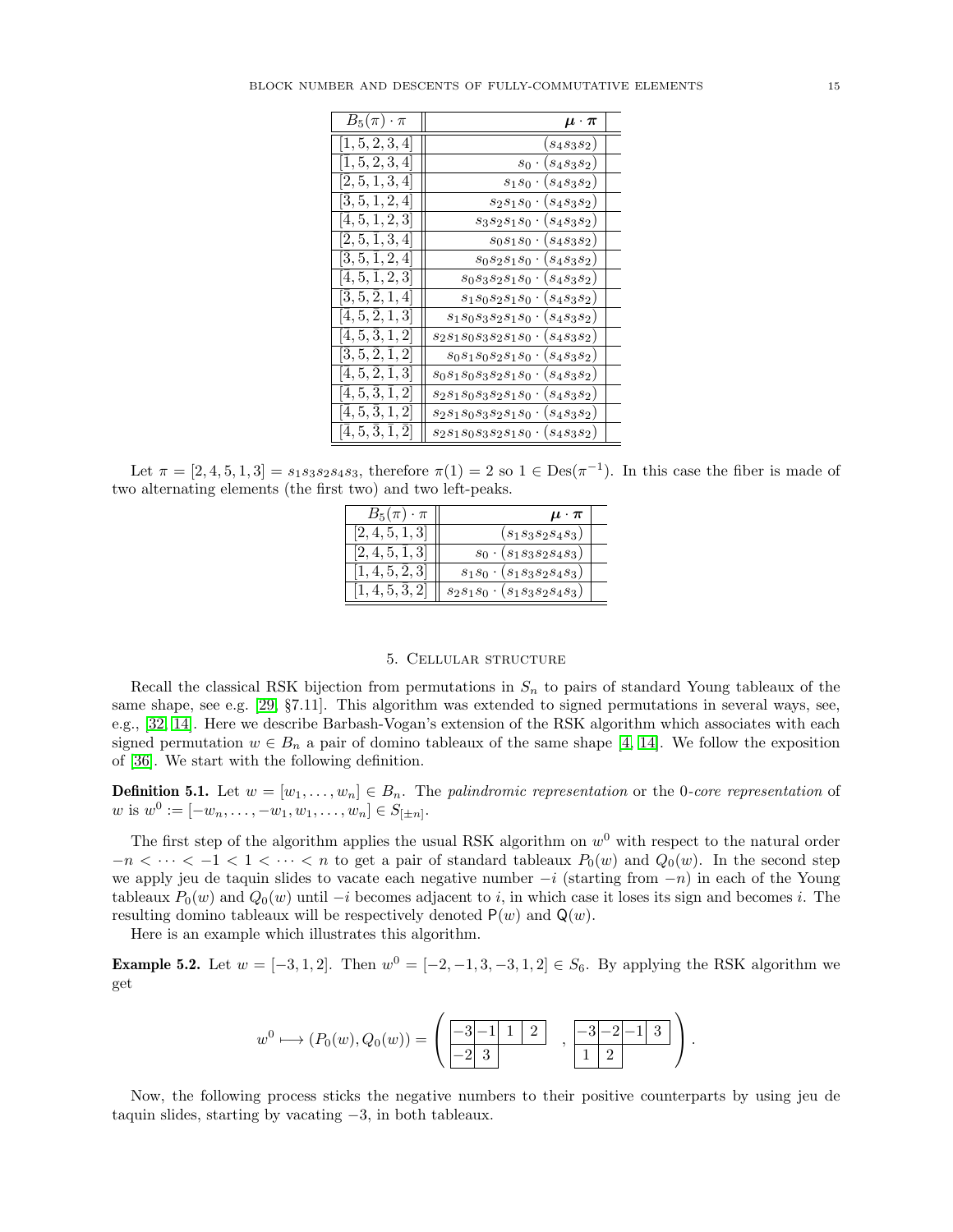

<span id="page-15-1"></span>Proposition 5.3. [\[36,](#page-24-23) Propositions 2.7 and 2.9] The above extension of the RSK algorithm is a bijection between  $B_n$  and pairs of domino tableaux such that for each  $w \in B_n$ , which satisfies

- (1)  $P(w^{-1}) = Q(w)$  and  $Q(w^{-1}) = P(w)$ ,
- (2)  $Des_B(w) = Des_B(Q(w))$  and  $Des_B(w^{-1}) = Des_B(P(w)).$

**Definition 5.4.** The two-sided combinatorial cell of shape  $\lambda \vdash 2n$  is the class

 $\mathcal{C}_{\lambda} := \{w \in B_n \mid \mathrm{shape}(\mathsf{P}(w)) = \lambda\}.$ 

For an intensive discussion of these cells and their relations to the combinatorial description of the Kazhdan–Lusztig cells for type  $B_n$  with unequal parameters, see [\[10,](#page-24-24) [36,](#page-24-23) [9\]](#page-24-25).

Recall that for  $J \subseteq \{0, 1, \ldots, n\}$  we denote  $\mathbf{x}^J := \prod_{i \in J} x_i$  and  $\mathbf{y}^J := \prod_{i \in J} y_i$ .

**Theorem 5.5.** For every partition  $\lambda \in P^0(n)$ 

<span id="page-15-2"></span>
$$
\sum_{w \in \mathcal{C}_{\lambda}} \mathbf{x}^{\mathrm{Des}_B(w)} \mathbf{y}^{\mathrm{Des}_B(w^{-1})} = \sum_{(\mathsf{P}, \mathsf{Q}) \in \mathrm{SDT}(\lambda) \times \mathrm{SDT}(\lambda)} \mathbf{x}^{\mathrm{Des}_B(\mathsf{Q})} \mathbf{y}^{\mathrm{Des}_B(\mathsf{P})}.
$$
(5.1)

*Proof.* It follows from Proposition [5.3.](#page-15-1)  $\Box$ 

Green and Losonczy proved that the set  $FC(B_n)$  is a disjoint union of two-sided Kazhdan-Lusztig cells [\[17,](#page-24-5) Thm. 3.1.1]. We need a combinatorial analogue of this theorem.

**Definition 5.6.** The two following kinds of domino shapes will be called *admissible domino shapes*:

- $\lambda = (2n k, k)$  for  $0 \leq k \leq n$ ,
- $\lambda = ((2n 2k, 2k 1, 1)$  for  $1 \leq k \leq \lfloor n/2 \rfloor$ .

<span id="page-15-0"></span>**Theorem 5.7.** The set  $FC(B_n)$  is a disjoint union of two-sided combinatorial cells of admissible domino shapes  $(2n - k, k)$ ,  $0 \le k \le n$ , and  $(2n - 2k, 2k - 1, 1)$ ,  $1 \le k \le \lfloor n/2 \rfloor$ .

*Proof.* For every element  $w \in B_n$  the domino shape of w is the common shape of the corresponding pair of domino tableaux. This is, in turn, the shape of the SYT corresponding to its palindromic 0-core representation  $w^0 \in S_{[\pm n]}$  under the RSK bijection. We have to show that  $w \in \mathrm{FC}(B_n)$  if and only if its shape is admissible. Here, by the shape of w we mean the shape of its image under the above extension of the RSK algorithm.

First, we will show that the domino shape of any  $w \in \mathrm{FC}(B_n)$  is admissible, namely the height of the domino shape is  $\leq 3$  and the length of the second column is  $\leq 2$ . Since the height of the shape of  $\pi \in S_{2n}$ is equal to the maximal length of decreasing subsequence in  $\pi$  (see [\[28\]](#page-24-26)), it suffices to prove Claim 1 below. By [\[18\]](#page-24-27), the total length of the first two columns is the maximal size of two disjoint decreasing subsequence in  $w^0$ . Since no decreasing subsequence of length 4 appears in  $w^0$ , it suffices to show that there are no two disjoint subsequences of length 3 in  $w^0$ . This will be proved in Claims 2 and 3.

**Claim 1.** For every  $w \in \text{FC}(B_n)$ , there is no decreasing subsequence of length 4 in  $w^0$ .

*Proof of Claim 1.* Let  $(d, c, b, a)$  be a decreasing subsequence of length 4 in  $w^0$ . If the position of b is in the right half then if  $b < 0$ , the subsequence  $(b, a)$  violates Proposition [3.8,](#page-9-1) since the pattern  $[-1, -2]$  is forbidden; if  $b > 0$  then  $0 > -c > -d$  and  $(-c, -d)$  is a forbidden subsequence in the right half. If the position of b is in the left half then  $(-b, -c, -d)$  is a decreasing subsequence in the right half, violating Proposition [3.8,](#page-9-1) since the pattern [3, 2, 1] is forbidden. This proves that for every  $w \in \operatorname{FC}(B_n)$  the height of the corresponding domino shape of w is  $\leq$  3. Proof of Claim 1 is completed.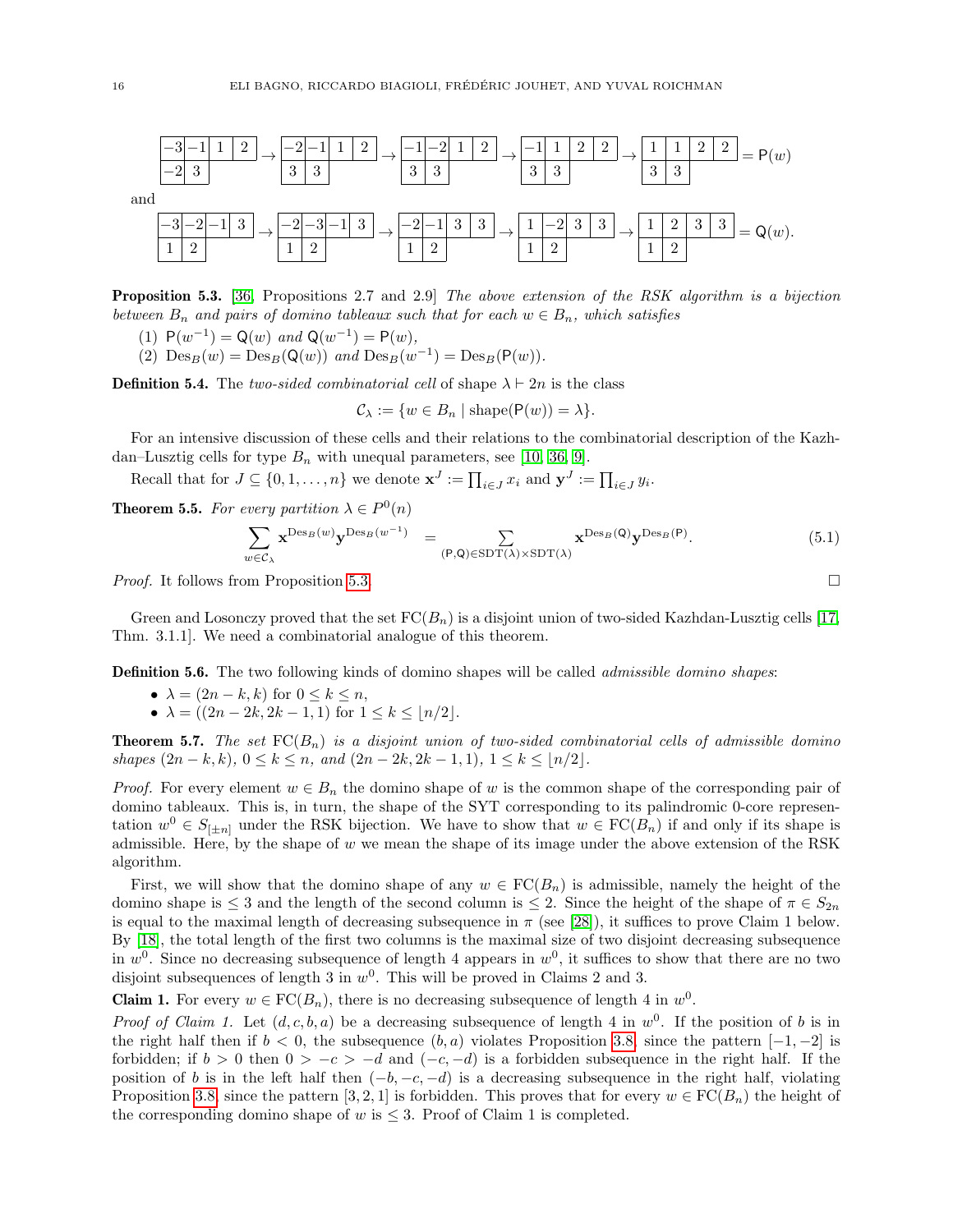**Claim 2.** For every  $w \in \text{FC}(B_n)$ , any decreasing subsequence of length 3 in  $w^0$  is contained in a subsequence whose pattern is  $[2, -1, 1, -2]$  and having its last two letters in the right half of  $w^0$ .

*Proof of Claim 2.* Notice that for every decreasing subsequence of length 3 in  $w^0$   $(c, b, a)$ ,  $c > b > a$ , the sequence  $(-a, -b, -c)$  is also a decreasing subsequence of length 3 in  $w^0$ . Without loss of generality,  $(c, b, a)$ contains a decreasing subsequence of length 2 in the right half, since by definition of  $w^0$ , if the first two letters in  $(c, b, a)$  are in the left half then  $(-a, -b, -c)$  is a decreasing subsequence in w<sup>0</sup> with two letters in the right half. Since  $[3, 2, 1]$  is forbidden in w, we may assume that the subsequence  $(c, b, a)$  contains one letter in the left half of  $w^0$ . Since  $[-1, -2]$  is forbidden, the second letter b in the subsequence is positive, thus  $0 < b < c$ . If  $c \neq -a$  then the right half contains a shuffle of  $-c$  with  $(b, a)$ , where  $c > b > a$ , violating Proposition [3.8.](#page-9-1) Thus  $-a = c > b$  and both  $(c, b, a)$  and  $(-a, -b, -c)$  are contained in  $[-a, -b, b, a]$  with two letters in the right half. This completes the proof of Claim 2.

**Claim 3.** For every  $w \in \text{FC}(B_n)$ , there are no two disjoint subsequences of length 3 in  $w^0$ .

Proof of Claim 3. By Claim 2, the existence of two disjoint decreasing subsequences of length 3 forces existence of two disjoint subsequences  $(a, -b)$  and  $(x, -y)$ , with  $0 < a < b$  and  $0 < x < y$ , in the right half. Otherwise, either  $y = b$  or  $x = a$ . If  $y = b$  both decreasing subsequences end with  $-b = -y$ , thus not disjoint. If  $x = a$  then, without loss of generality, the right half contains the subsequence  $(a, -b, -y)$  of patterns  $[1, -2, -3]$  or  $[1, -3, -2]$ ; by Proposition [3.8,](#page-9-1) both patterns are forbidden.

Consider all shuffles of  $(a, -b)$  with  $(x, -y)$  in the right half. Without loss of generality, the first letter in the shuffle is a, thus there exists a subsequence in the right half of  $w<sup>0</sup>$  of one of the following forms:

$$
(a, -b, x, -y)
$$
 or  $(a, x, -b, -y)$  or  $(a, x, -y, -b)$ .

Since [3, 2, 1] is forbidden, we are forced to assume that  $a < x$ . Also, [-1, -2] is forbidden, forcing  $b > y$  in the two first above forms and  $y > b$  in the third one. Altogether we deduce that  $a < x < y < b$  in the first two forms; and  $a < b < y$ ,  $a < x < y$  in the last one. Thus, the first two forms are of patterns [1, -4, 2, -3] and  $[1, 2, -4, -3]$  respectively, and the pattern of the last form is either  $[1, 2, -4, -3]$  or  $[1, 3, -4, -2]$ . In all cases, the last three letters violate one of the forbidden patterns in Proposition [3.8.](#page-9-1) This completes the proof of Claim 3.

We have proved that every  $w \in \mathrm{FC}(B_n)$  has an admissible shape. To finish the proof, notice that by Corollary [2.12,](#page-5-2) the sum of the squares of the number of domino tableaux of all admissible shapes is equal to

$$
\sum_{k=0}^{n} (f_2^{(2n-k,k)})^2 + \sum_{k=1}^{\lfloor n/2 \rfloor} (f_2^{(2n-2k,2k-1,1)})^2 = \frac{n+2}{n+1} {2n \choose n} - 1,\tag{5.2}
$$

which is equal by Remark [3.7](#page-9-5) to the number of elements in  $FC(B_n)$ . One concludes that the total size of combinatorial two-sided cells of admissible shapes in  $B_n$  is equal to the size of  $FC(B_n)$ . Since all FC elements are of admissible shapes, this shows that there are no elements in  $B_n \setminus \text{FC}(B_n)$  whose shape is admissible, completing the proof.

 $\Box$ 

<span id="page-16-1"></span>**Remark 5.8.** It was conjectured by Bonnafé, Geck, Inacu, and Lam  $[10,$  Conjecture  $A(c)]$  that Kazhdan-Lusztig two-sided cells of type  $B_n$  with unequal parameters are two-sided combinatorial cells, see also [\[9\]](#page-24-25). By Green-Losonczy Theorem [\[17,](#page-24-5) Thm. 3.1.1], Theorem [5.7](#page-15-0) (with no explicit description of the shapes) follows from this conjecture.

We conclude now that the Barbash–Vogan bijection described above preserves the division of the set of FC elements into alternating and left-peak elements.

#### <span id="page-16-0"></span>Corollary 5.9. We have the following equivalences:

- w  $\in$  FC( $B_n$ ) is a left-peak if and only if shape( $P(w)$ ) =  $(2n-2k, 2k-1, 1)$ , for some k.
- $w \in \mathrm{FC}(B_n)$  is alternating if and only if shape $(\mathsf{P}(w)) = (2n k, k)$ , for some k.

*Proof.* Let w be a left-peak. By Remark [3.13,](#page-10-7) the one line notation of w is  $w = [1, \ldots, -k, \ldots]$  for an integer  $k > 1$ . Thus  $w^0 = [\ldots, k, \ldots, -1, 1, \ldots, -k, \ldots]$ , containing a [3, 2, 1]-pattern, hence the height of the shape of  $P(w)$  is at least 3. By Theorem [5.7](#page-15-0) and the cardinality arguments given in Remark [3.7,](#page-9-5) we get the first equivalence. The second assertion is then a consequence of the first one and Theorem [5.7.](#page-15-0)  $\Box$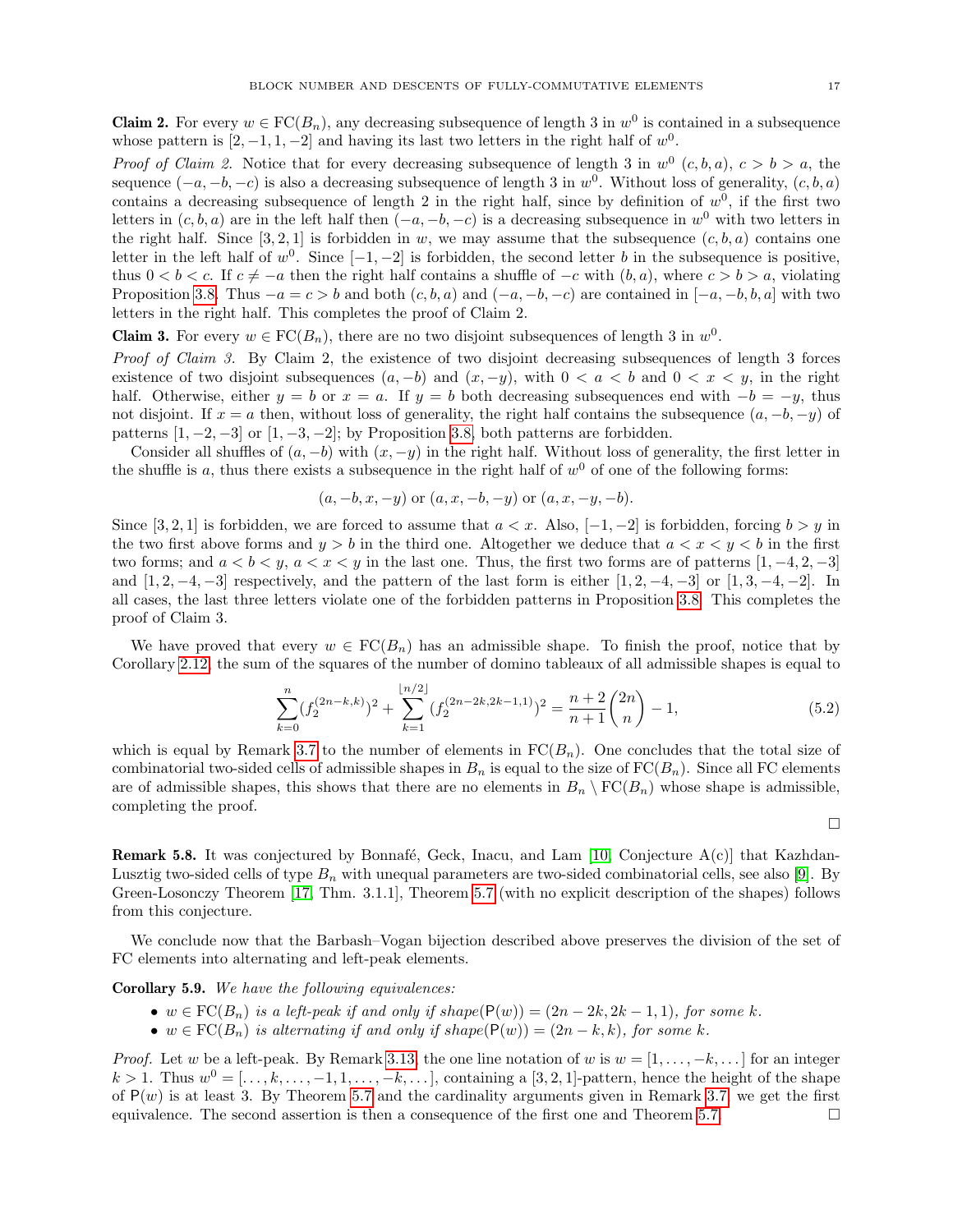**Remark 5.10.** Three different decompositions of  $FC(B_n)$  into disjoint subsets are considered in the present paper. The first one into Kazhdan-Lusztig cells is due to Green-Losonczy [\[17\]](#page-24-5); the second one into Barbash-Vogan combinatorial cells is given in Theorem [5.7;](#page-15-0) the third one into fibers is shown in Theorem [4.2.](#page-11-0) Comparing Corollary [5.9](#page-16-0) with Corollary [4.3,](#page-13-0) one deduces that fibers are, in general, different from combinatorial cells. A remaining open problem is whether Kazhdan-Lusztig cells and combinatorial cells, restricted to  $FC(B_n)$ , coincide or not. A positive answer to this question would solve a special case of [\[10,](#page-24-24) Conjecture A(c)] mentioned in Remark [5.8.](#page-16-1)

#### 6. Equidistribution

<span id="page-17-0"></span>In this section we prove Theorem [1.3.](#page-1-2) In order to do this, we introduce an involution on  $\operatorname{FC}(B_n)$ , relying on the decomposition into fibers from Section [4](#page-10-0) and on the properties of an involution due to Rubey. Throughout this section, for a signed permutation w, we set  $Des(w)$  as in [\(2.4\)](#page-3-2).

In [\[27\]](#page-24-15), Rubey defines an involution  $f : S_n(321) \longrightarrow S_n(321)$  satisfying the following properties.

<span id="page-17-1"></span>**Proposition 6.1.** For each  $\pi \in \text{FC}(S_n)$ , we have

i)  $\mathrm{Des}(\pi) = \mathrm{Des}(f(\pi))$ ;

$$
ii) \ \text{bl}(f(\pi)^{-1}) = n - \text{ldes}(\pi^{-1}), \ \text{equivalently} \ \ \text{bl}(\pi^{-1}) = n - \text{ldes}(f(\pi)^{-1}).
$$

We extend the involution f to a mapping  $\Phi : FC(B_n) \longrightarrow B_n$  by defining

$$
\Phi(w) := f(\pi^{-1}) \cdot \mu^{-1},\tag{6.1}
$$

where  $w = \pi^{-1} \cdot \mu^{-1}$ , or equivalently  $w^{-1} = \mu \cdot \pi$ , is the decomposition in [\(4.2\)](#page-10-4). Note that, as recalled in Section [3.2,](#page-9-6)  $\pi^{-1} \in S_n(321)$ , so the map  $\Phi$  is well defined.

<span id="page-17-4"></span>**Observation 6.2.** Let  $J = S \setminus \{s_0\}$  and recall the definition of the quotient  $(B_n)^J$  from [\(4.1\)](#page-10-2). For every  $\mu \in (B_n)^J$ ,  $\text{Des}(\mu) = \emptyset$ , so left multiplication by  $\mu$  is order preserving. Hence, for every  $\pi$  in the parabolic subgroup  $(B_n)_J \cong S_n$ 

$$
Des(\mu \cdot \pi) = Des(\pi),
$$

thus  $\text{ldes}(\mu \cdot \pi) = \text{ldes}(\pi)$ .

<span id="page-17-2"></span>**Lemma 6.3.** For every  $\pi \in \text{FC}(S_n)$ ,  $B_n(\pi) = B_n(f(\pi^{-1})^{-1})$ .

*Proof.* By definition,  $\text{Des}^L(\pi) = \text{Des}(\pi^{-1})$ , thus by Proposition [6.1,](#page-17-1)  $\text{Des}^L(\pi) = \text{Des}^L(f(\pi^{-1})^{-1})$ . Since, by Theorem [4.2,](#page-11-0)  $B_n(\pi)$  depends only on the left descent set of  $\pi$ , the statement holds.

<span id="page-17-3"></span>**Lemma 6.4.** For every  $\pi \in \text{FC}(S_n)$  and  $\mu \in (B_n)^J$ ,

$$
\mathrm{Des}_B(\pi^{-1} \cdot \mu^{-1}) = \mathrm{Des}_B(f(\pi^{-1}) \cdot \mu^{-1}),
$$

equivalently,  $\mathrm{Des}^L_B(\mu \cdot \pi) = \mathrm{Des}^L_B(\mu \cdot f(\pi^{-1})^{-1}).$ 

Proof. Let  $\mu \in (B_n)^J$ . Observe that for each  $\pi \in S_n$ , if  $\mu^{-1}(i) < 0$  and  $\mu^{-1}(i+1) > 0$   $(\mu^{-1}(i) > 0$  and  $\mu^{-1}(i+1) < 0$ ) then  $i \notin \text{Des}(\pi \cdot \mu^{-1})$   $(i \notin \text{Des}(\pi \cdot \mu^{-1}))$  independently of  $\pi \in S_n$ . On the other hand, if  $\mu^{-1}(i)$  and  $\mu^{-1}(i+1)$  have the same sign then by Observation [4.1,](#page-10-8)  $\mu^{-1}(i), \mu^{-1}(i+1)$  have consecutive values. Then for each  $\pi \in S_n$ ,  $i \in \text{Des}(\pi \cdot \mu^{-1})$  if and only if  $0 < \mu^{-1}(i) \in \text{Des}(\pi)$  or  $0 < -\mu^{-1}(i+1) \in \text{Des}(\pi)$ . It follows that in the last case,  $i \in Des(\pi^{-1} \cdot \mu^{-1})$  if and only  $\mu^{-1}(i) \in Des(\pi^{-1})$ . By Proposition [6.1,](#page-17-1) this is true if and only if  $\mu^{-1}(i) \in \text{Des}(f(\pi^{-1}))$ . We deduce:

$$
Des(\pi^{-1} \cdot \mu^{-1}) = Des(f(\pi^{-1}) \cdot \mu^{-1}).
$$

To conclude, notice that

$$
0 \in \mathrm{Des}_B(\pi^{-1} \cdot \mu^{-1}) \Longleftrightarrow \mu^{-1}(1) < 0 \Longleftrightarrow 0 \in \mathrm{Des}_B(f(\pi^{-1}) \cdot \mu^{-1}).
$$

 $\Box$ 

<span id="page-17-5"></span>**Proposition 6.5.** For every  $w \in \text{FC}(B_n)$ 

(i)  $\Phi(w) \in \text{FC}(B_n)$ ; (ii)  $\mathrm{Des}_B(w) = \mathrm{Des}_B(\Phi(w));$ (iii)  $bl(w^{-1}) = n - \text{ldes}(\Phi(w)^{-1});$ (iv)  $Neg(w) = Neg(\Phi(w)).$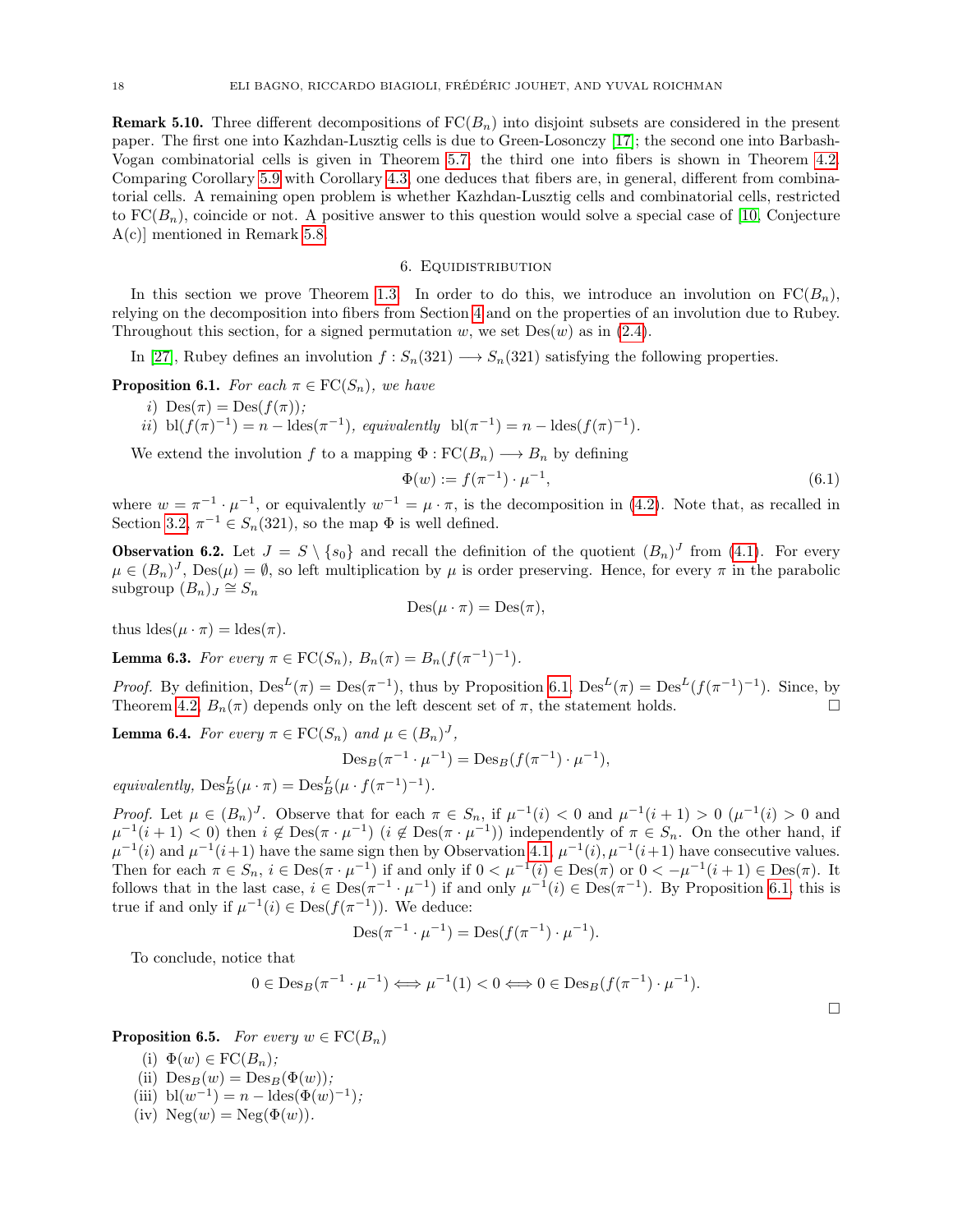Proof.

(i) Following [\(4.7\)](#page-11-2), we write uniquely  $w^{-1} = \mu \cdot \pi$  with  $\mu \in B_n(\pi)$ . By Lemma [6.3,](#page-17-2)

$$
\mu \in B_n(\pi) = B_n(f(\pi^{-1})^{-1}).
$$

By definition,

$$
\Phi(w)^{-1} = \mu \cdot f(\pi^{-1})^{-1} \in B_n(\pi) \cdot f(\pi^{-1})^{-1} = B_n(f(\pi^{-1})^{-1}) \cdot f(\pi^{-1})^{-1} \subseteq \text{FC}(B_n).
$$

The last containment follows from Theorem [4.2.](#page-11-0) Hence, as mentionned in Section [3.2,](#page-9-6)  $\Phi(w) \in$  $FC(B_n)$ .

(ii) One can write

$$
\mathrm{Des}_B(w) = \mathrm{Des}_B^L(w^{-1}) = \mathrm{Des}_B^L(\mu \cdot \pi) = \mathrm{Des}_B^L(\mu \cdot f(\pi^{-1})^{-1}) = \mathrm{Des}_B((f(\pi^{-1}) \cdot \mu^{-1}) = \mathrm{Des}_B(\Phi(w)),
$$

where the third equality follows from Lemma [6.4](#page-17-3) .

(iii) The following equalities are derived from Proposition [6.1](#page-17-1) and Observation [6.2:](#page-17-4)

bl(w<sup>-1</sup>) = bl(
$$
\mu \cdot \pi
$$
) = bl( $\pi$ ) =  $n - \text{ldes}(f(\pi^{-1})^{-1})$   
=  $n - \text{ldes}(\mu \cdot f(\pi^{-1})^{-1})$   
=  $n - \text{ldes}(\Phi(w)^{-1}).$ 

(iv) Multiplying a signed permutation on the left by a permutation in  $S_n$  does not change the positions of the negative entries. Hence the result follows from the definition of Φ.

 $\hfill \square$ 

<span id="page-18-1"></span>**Remark 6.6.** As f is an involution, by Theorem [6.5\(](#page-17-5)i), the map  $\Phi$  is an involution on  $FC(B_n)$ .

Now we are ready to prove our equidistribution result given in Theorem [1.3.](#page-1-2)

*Proof of Theorem [1.3.](#page-1-2)* By Remark [6.6](#page-18-1) together with Proposition [6.5\(](#page-17-5)ii)–(iv),  $\Phi$  is an involution on  $FC(B_n)$ which maps the left hand side to the right hand side.  $\square$ 

## 7. Proof of the main theorem

<span id="page-18-0"></span>Applying the vector space homomorphism from the ring of quasi-symmetric functions to the multilinear subspace of the formal power series ring  $\mathbb{Z}[x_1, x_2, \ldots]$ , defined by  $F_{n,J} \mapsto \mathbf{x}^J$ , and using the fact that for every  $\pi \in S_n$ ,  $bl(\pi^{-1}) = bl(\pi)$ , Theorem [1.1](#page-1-0) is equivalent to the following equation

<span id="page-18-3"></span>
$$
\sum_{\pi \in \text{FC}(S_n)} \mathbf{x}^{\text{Des}(\pi)} q^{\text{bl}(\pi^{-1})} = \sum_{k=0}^{\lfloor n/2 \rfloor} \sum_{(P,Q) \in \text{SYT}^2(n-k,k)} \mathbf{x}^{\text{Des}(Q)} q^{n-\text{ldes}(P)},\tag{7.1}
$$

where the right sum is over pairs of tableaux of shape  $(n - k, k)$ .

In this section we use Theorem [1.3](#page-1-2) to prove the type  $B$  analogue, namely Theorem [1.2.](#page-1-1) The first step is to present the corresponding equidistribution for type  $B$  in the language of domino tableaux.

<span id="page-18-2"></span>Theorem 7.1. For any positive integer n we have

$$
\sum_{w \in \text{FC}(B_n)} \mathbf{x}^{\text{Des}_B(w)} q^{\text{bl}(w^{-1})} = \sum_{k=0}^n \sum_{(\mathsf{P},\mathsf{Q}) \in \text{SDT}^2(2n-k,k)} \mathbf{x}^{\text{Des}_B(\mathsf{Q})} q^{n-\text{ldes}(\mathsf{P})}.
$$
\n
$$
+ \sum_{k=1}^{\lfloor n/2 \rfloor} \sum_{(\mathsf{P},\mathsf{Q}) \in \text{SDT}^2(2n-2k,2k-1,1)} \mathbf{x}^{\text{Des}_B(\mathsf{Q})} q^{n-\text{ldes}(\mathsf{P})}. \tag{7.2}
$$

*Proof.* Recall from Theorem [5.7](#page-15-0) that the set  $FC(B_n)$  is a union of combinatorial cells corresponding to the domino tableaux of the shapes  $(2n - k, k)$  and  $(2n - 2k, 2k - 1, 1)$ .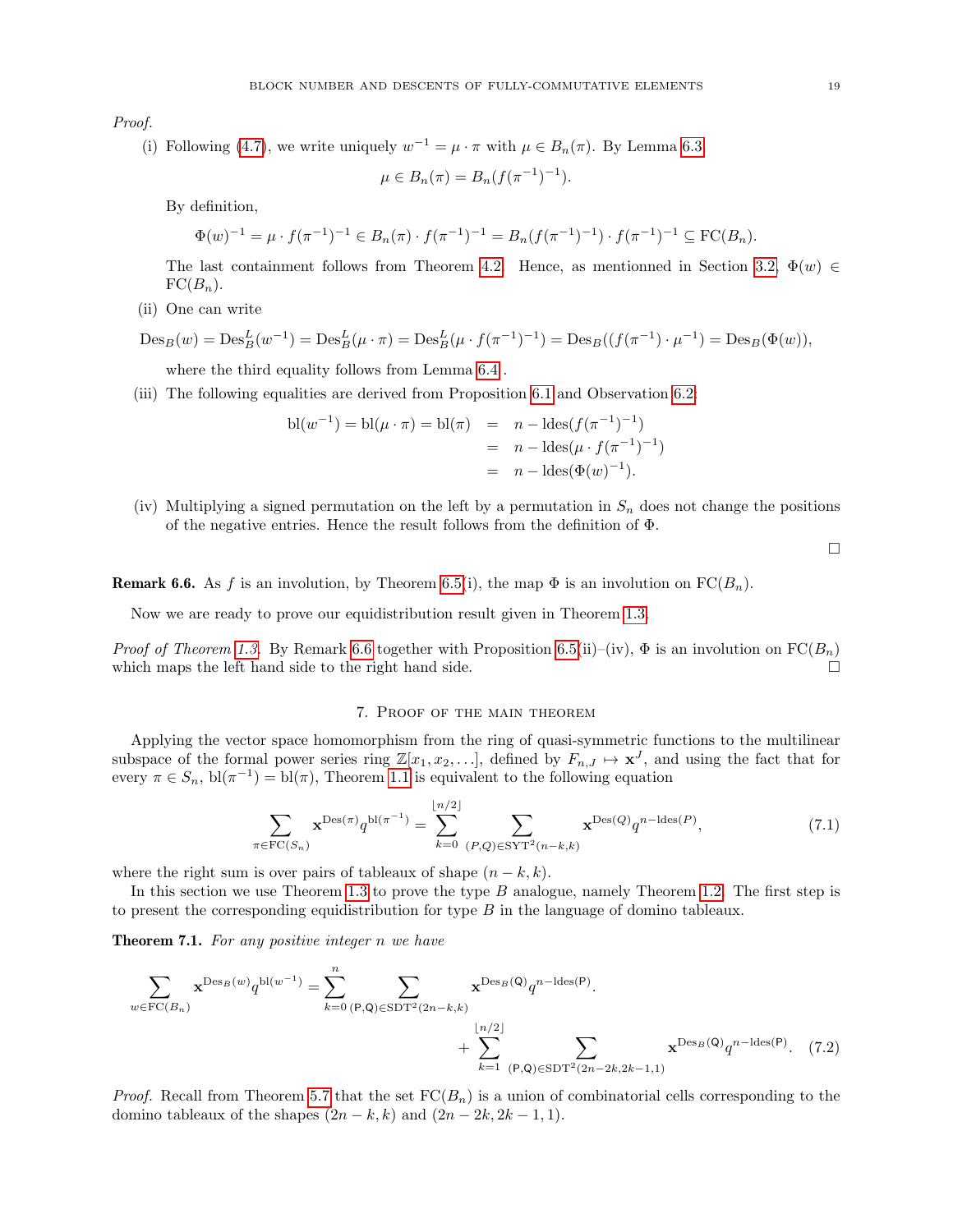By Theorem [5.7](#page-15-0) together with Equation [\(5.1\)](#page-15-2),

$$
\begin{aligned} \sum_{w \in \mathrm{FC}(B_n)} \mathbf{x}^{\mathrm{Des}_B(w)}\mathbf{y}^{\mathrm{Des}_B(w^{-1})} &= \sum_{k=0}^n \sum_{(\mathsf{P},\mathsf{Q}) \in \mathrm{SDT}^2(2n-k,k)} \mathbf{x}^{\mathrm{Des}_B(\mathsf{Q})}\mathbf{y}^{\mathrm{Des}_B(\mathsf{P})}\\ &+ \sum_{k=1}^{\lfloor n/2 \rfloor} \sum_{(\mathsf{P},\mathsf{Q}) \in \mathrm{SDT}^2(2n-2k,2k-1,1)} \mathbf{x}^{\mathrm{Des}_B(\mathsf{Q})}\mathbf{y}^{\mathrm{Des}_B(\mathsf{P})}. \end{aligned}
$$

Applying the map  $y^J \mapsto q^{n-j_t}$ , where  $J = \{j_1 < j_2 < \cdots < j_t\} \subseteq [0, n-1]$ , together with Theorem [1.3](#page-1-2) completes the proof.  $\Box$ 

Next, we deduce the following consequence, which is the translation of Theorem [7.1](#page-18-2) to the language of bi-tableaux. In order to give a more elegant version of this result, we consider here the equidistribution over  $FC(B_n) \setminus FC(S_n)$  rather than over  $FC(B_n)$ .

<span id="page-19-1"></span>Corollary 7.2. For any positive integer n we have

$$
\sum_{w \in \text{FC}(B_n) \backslash \text{FC}(S_n)} \mathbf{x}^{\text{Des}_B(w)} q^{\text{bl}(w^{-1})} = \sum_{k=1}^{\lfloor n/2 \rfloor} \sum_{(P,Q) \in \text{BSYT}^2((k),(n-k))} \mathbf{x}^{\text{Des}_B(Q)} q^{n-\text{ldes}(P)} + \sum_{k=0}^{\lfloor (n-1)/2 \rfloor} \sum_{(P,Q) \in \text{BSYT}^2((n-k),(k))} \mathbf{x}^{\text{Des}_B(Q)} q^{n-\text{ldes}(P)}.
$$
(7.3)

Proof. By Remark [2.17,](#page-7-3)

<span id="page-19-0"></span>
$$
\sum_{k=0}^{n} \sum_{(P,Q) \in \text{SDT}^2(2n-k,k)} \mathbf{x}^{\text{Des}_B(Q)} q^{n-\text{ldes}(P)} = \sum_{k=0}^{\lfloor n/2 \rfloor} \sum_{(P,Q) \in \text{SDT}^2(2n-2k,2k)} \mathbf{x}^{\text{Des}_B(Q)} q^{n-\text{ldes}(P)} + \sum_{k=0}^{\lfloor n/2 \rfloor} \sum_{(P,Q) \in \text{SDT}^2(2n-2k-1,2k+1)} \mathbf{x}^{\text{Des}_B(Q)} q^{n-\text{ldes}(P)} + \sum_{k=0}^{\lfloor n/2 \rfloor} \sum_{(P,Q) \in \text{BSYT}^2((k),(n-k))} \mathbf{x}^{\text{Des}_B(Q)} q^{n-\text{ldes}(P)} + \sum_{k=0}^{\lfloor n/2 \rfloor} \sum_{(P,Q) \in \text{BSYT}^2((n-k),(k))} \mathbf{x}^{\text{Des}_B(Q)} q^{n-\text{ldes}(P)}
$$

and

$$
\sum_{k=1}^{\lfloor n/2 \rfloor} \sum_{(P,Q) \in \text{SDT}^2(2n-2k,2k-1,1)} \mathbf{x}^{\text{Des}_B(Q)} q^{n-\text{ldes}(P)} = \sum_{k=1}^{\lfloor n/2 \rfloor} \sum_{(P,Q) \in \text{BSYT}^2(\emptyset,(n-k,k))} \mathbf{x}^{\text{Des}_B(Q)} q^{n-\text{ldes}(P)}
$$

$$
= \sum_{k=1}^{\lfloor n/2 \rfloor} \sum_{(P,Q) \in \text{SYT}^2(n-k,k)} \mathbf{x}^{\text{Des}_B(Q)} q^{n-\text{ldes}(P)},
$$

where the last equality is due to the obvious descent-preserving bijection between  $\text{BSYT}(\emptyset, (n - k, k))$  and  $SYT(n - k, k)$ . Now, by Theorem [7.1](#page-18-2) and Equation [\(7.1\)](#page-18-3), we obtain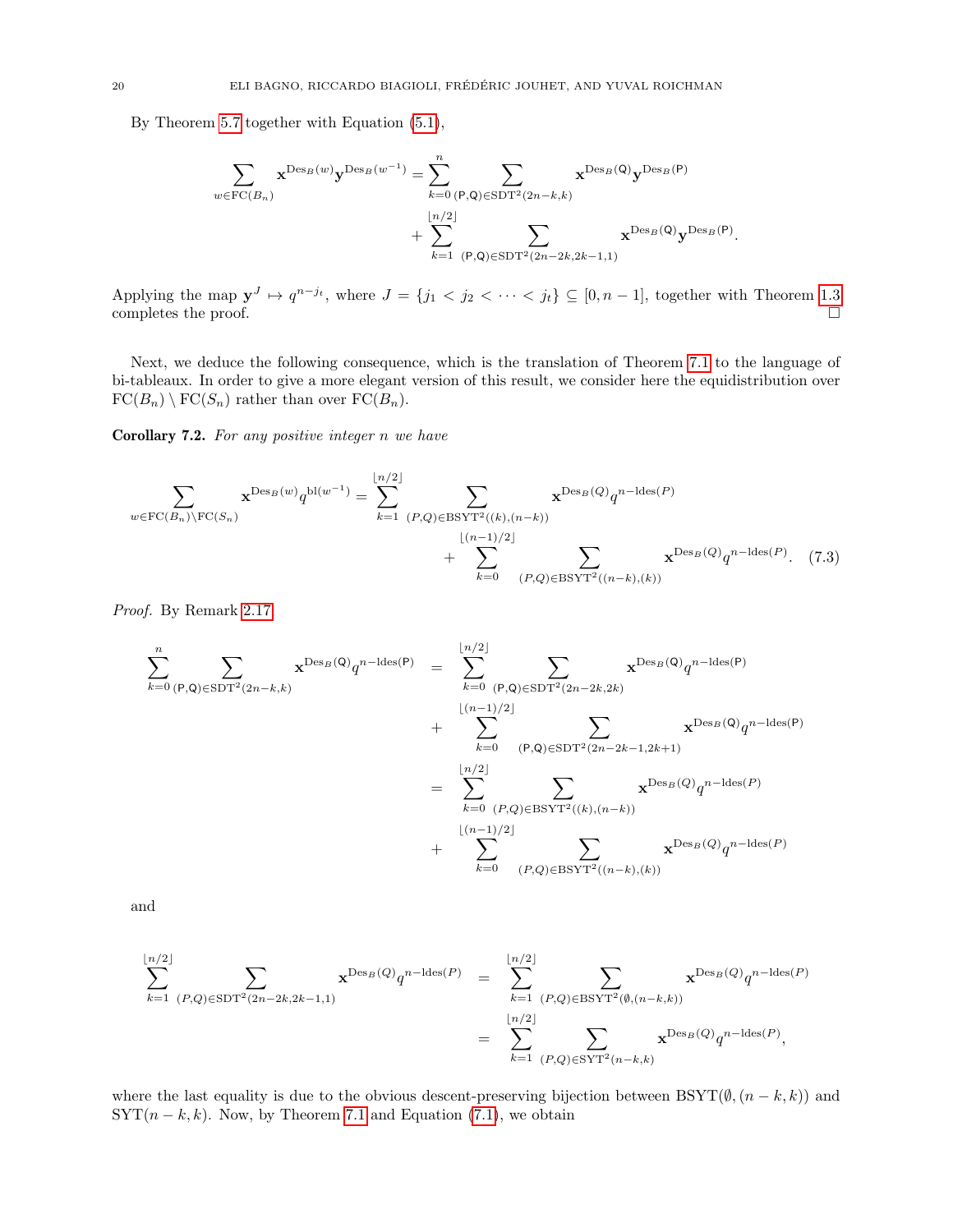$$
\sum_{w \in \text{FC}(B_n) \backslash \text{FC}(S_n)} \mathbf{x}^{\text{Des}_B(w)} q^{\text{bl}(w^{-1})} = \sum_{w \in \text{FC}(B_n)} \mathbf{x}^{\text{Des}_B(w)} q^{\text{bl}(w^{-1})} - \sum_{w \in \text{FC}(S_n)} \mathbf{x}^{\text{Des}_B(w)} q^{\text{bl}(w^{-1})}
$$
\n
$$
= \sum_{k=0}^{\lfloor n/2 \rfloor} \sum_{(P,Q) \in \text{BSYT}^2((k),(n-k))} \mathbf{x}^{\text{Des}_B(Q)} q^{n-\text{ldes}(P)}
$$
\n
$$
+ \sum_{k=0}^{\lfloor (n-1)/2 \rfloor} \sum_{(P,Q) \in \text{BSYT}^2((n-k),(k))} \mathbf{x}^{\text{Des}_B(Q)} q^{n-\text{ldes}(P)}
$$
\n
$$
+ \sum_{k=1}^{\lfloor n/2 \rfloor} \sum_{(P,Q) \in \text{SYT}^2(n-k,k)} \mathbf{x}^{\text{Des}_B(Q)} q^{n-\text{ldes}(P)}
$$
\n
$$
- \sum_{k=0}^{\lfloor n/2 \rfloor} \sum_{(P,Q) \in \text{SYT}^2(n-k,k)} \mathbf{x}^{\text{Des}_B(Q)} q^{n-\text{ldes}(P)},
$$

which is equal to the RHS of Equation [\(7.3\)](#page-19-0).  $\Box$ 

Proof of Theorem [1.2.](#page-1-1) By Corollary [7.2](#page-19-1) we have

$$
\sum_{w \in \mathrm{FC}(B_n) \backslash \mathrm{FC}(S_n)} \mathbf{x}^{\mathrm{Des}_B(w)} q^{\mathrm{bl}(w^{-1})} = \sum_{k=1}^{\lfloor n/2 \rfloor} \left( \sum_{P \in \mathrm{BSYT}((k),(n-k))} q^{n-\mathrm{ldes}(P)} \right) \left( \sum_{Q \in \mathrm{BSYT}((k),(n-k))} \mathbf{x}^{\mathrm{Des}_B(Q)} \right) + \sum_{k=0}^{\lfloor (n-1)/2 \rfloor} \left( \sum_{P \in \mathrm{BSYT}((n-k),(k))} q^{n-\mathrm{ldes}(P)} \right) \left( \sum_{Q \in \mathrm{BSYT}((n-k),(k))} \mathbf{x}^{\mathrm{Des}_B(Q)} \right).
$$

Remark [2.17](#page-7-3) then transforms both sums over Q on the right-hand side of the above identity to sums over  $Q \in$ SDT $(2n-2k, 2k)$  and  $\mathsf{Q} \in \text{SDT}(2n-2k-1, 2k+1)$ , respectively. Applying the vector space homomorphism from the multi-linear subspace of the formal power series ring  $\mathbb{Z}[x_0, x_1, x_2, \ldots]$  to the ring of Chow's type B quasi-symmetric functions, defined by  $x^J \mapsto F_{n,J}^B$ , to both sides of the resulting formula, we can then use Proposition [2.15](#page-6-0) to transform the sums over Q and get:

$$
\sum_{w \in \text{FC}(B_n) \backslash \text{FC}(S_n)} q^{\text{bl}(w^{-1})} F_{\text{Des}_B(w)}^B = \sum_{k=1}^{\lfloor n/2 \rfloor} \left( \sum_{P \in \text{BSYT}((k),(n-k))} q^{n-\text{ldes}(P)} \right) s_{(k)}(x_1, x_2, \ldots) s_{(n-k)}(x_0, x_1, \ldots)
$$
  
+ 
$$
\sum_{k=0}^{\lfloor (n-1)/2 \rfloor} \left( \sum_{P \in \text{BSYT}((n-k),(k))} q^{n-\text{ldes}(P)} \right) s_{(n-k)}(x_1, x_2, \ldots) s_{(k)}(x_0, x_1, \ldots).
$$

The conclusion follows by replacing k by  $n-k$  in the second sum and noting that every  $P \in \text{BSYT}((k), (n-k))$ may be identified with a  $T \in \text{SYT}((n, k)/(k))$  with same ldes.

$$
\Box
$$

#### 8. TWO NOTIONS OF TYPE B SCHUR-POSITIVITY

<span id="page-20-0"></span>A subset  $A \subseteq S_n$  is *Schur-positive* if the quasisymmetric function  $\mathcal{Q}(A) := \sum_{w \in A} F_{\text{Des}(w)}$  is symmetric and Schur-positive. Here  $\{F_J \mid J \subseteq [n-1]\}$  are Gessel's fundamental quasi-symmetric functions and  $Des(w)$ is the standard descent set from [\(2.4\)](#page-3-2). Determining whether a given symmetric function is Schur-positive is a major problem in contemporary algebraic combinatorics [\[31\]](#page-24-28).

As mentioned in the introduction, the concept of quasi-symmetric functions has been extended to Coxeter groups of type  $B$  in two different ways. The two associated notions of type  $B$  Schur-positivity follow.

Recall Chow's type B fundamental quasi-symmetric functions  $\{F_J^B \mid J \subseteq \{0\} \cup [n-1]\}$  from Definition [2.5](#page-4-1) and the type B right descent set  $\text{Des}_B(\pi)$  from [\(2.3\)](#page-3-3). Definition [2.8](#page-4-2) of domino functions leads to the following type B Schur-positivity notion, introduced in [\[24\]](#page-24-13).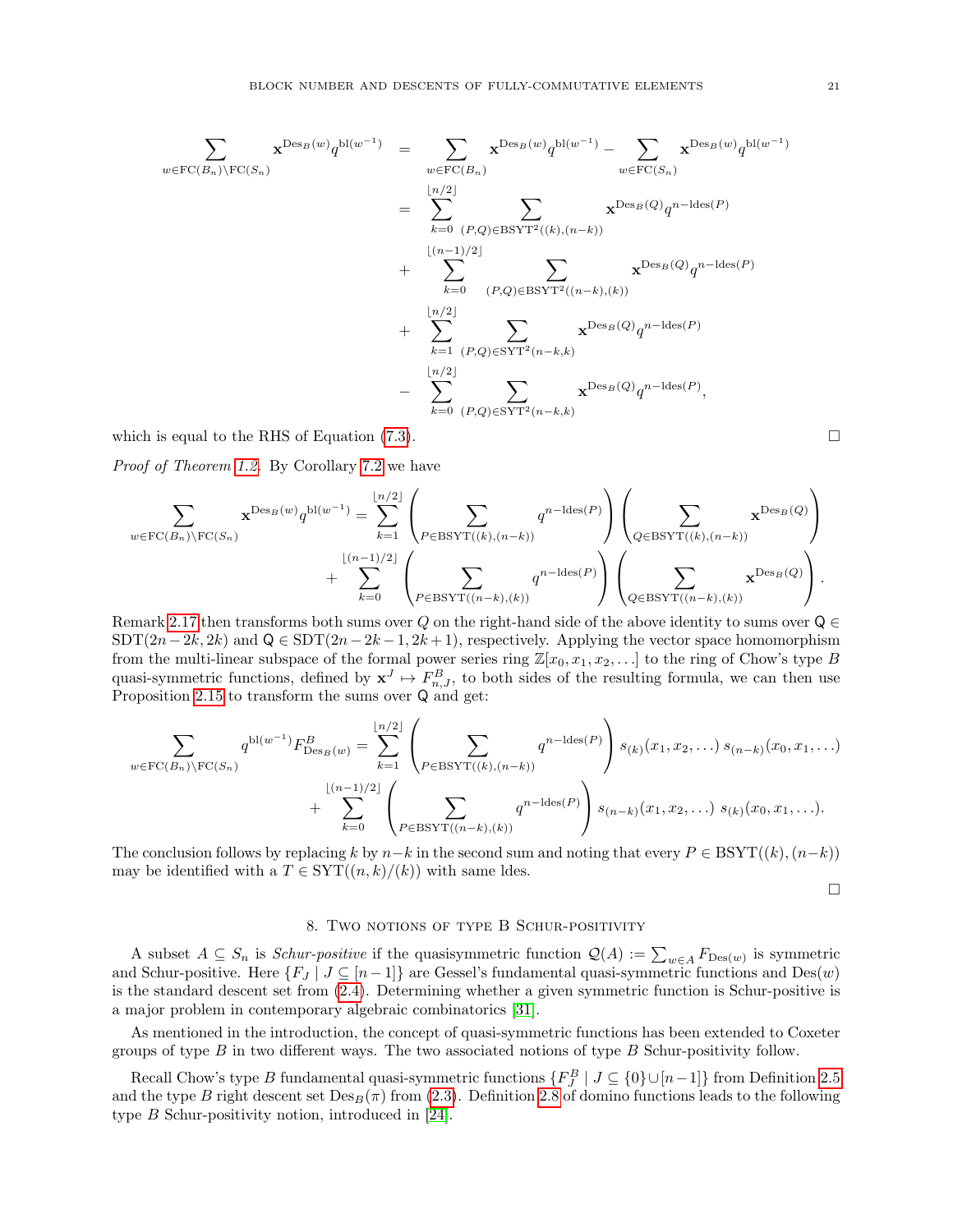**Definition 8.1.** A subset  $A \subseteq B_n$  is Chow type B Schur-positive if the Chow quasi-symmetric function

$$
\mathcal{Q}^C(A) := \sum_{w \in A} F^B_{\mathrm{Des}_B(w)}
$$

can be written as a non-negative sum of domino functions.

<span id="page-21-0"></span>**Proposition 8.2.** For every  $n \geq j \geq 1$ , the set  $\{w \in \text{FC}(B_n) | \text{bl}(w^{-1}) = j\}$  is Chow type B Schur-positive.

We will first prove the following lemma. Consider the natural embedding of  $S_n$  in  $B_n$ .

<span id="page-21-1"></span>**Lemma 8.3.** Let  $A \subseteq S_n \subseteq B_n$  and  $\mathcal{Q}(A) = \sum_{w \in A} F_{\text{Des}(w)}(x_1, x_2, \ldots)$ . If  $\mathcal{Q}(A)$  is symmetric in  $x_1, x_2, \ldots$ then  $\mathcal{Q}^C(A)$  is symmetric in  $x_0, x_1, \ldots$ , and for every  $\lambda \vdash n$ 

 $\langle \mathcal{Q}^C(A), s_\lambda(x_0, x_1, \ldots) \rangle = \langle \mathcal{Q}(A), s_\lambda(x_1, x_2, \ldots) \rangle,$ 

where  $\langle \cdot, \cdot \rangle$  is the standard scalar product on symmetric functions.

*Proof.* For all  $\lambda \vdash n$ , consider

$$
c_{\lambda} := \langle \mathcal{Q}(A), s_{\lambda}(x_1, x_2, \dots) \rangle.
$$

By assumption,  $\mathcal{Q}(A)$  is symmetric in  $x_1, x_2, \ldots$ . Thus, by Theorem [2.4,](#page-4-0)

$$
\sum_{J \subseteq [n-1]} a_{A,J} F_J = \mathcal{Q}(A) = \sum_{\lambda \vdash n} c_{\lambda} s_{\lambda}(x_1, x_2, \dots) = \sum_{\lambda \vdash n} c_{\lambda} \sum_{T \in \text{SYT}(\lambda)} F_{\text{Des}(T)} = \sum_{\lambda \vdash n} c_{\lambda} \sum_{J \subseteq [n-1]} b_{\lambda, J} F_J,
$$

where  $a_{A,J} := \#\{w \in A \mid \text{Des}(w) = J\}$  and  $b_{\lambda,J} := \#\{T \in \text{SYT}(\lambda) \mid \text{Des}(T) = J\}$ . It follows that

$$
a_{A,J} = \sum_{\lambda \vdash n} c_{\lambda} b_{\lambda,J}.
$$

Now notice that for every  $w \in S_n$ ,  $0 \notin \text{Des}_B(\pi)$ , thus  $\text{Des}_B(w) = \text{Des}(w)$  and  $\#\{w \in A \mid \text{Des}_B(w) = J\}$  $a_{A,J}$ . It follows that

$$
\mathcal{Q}^C(A) = \sum_{w \in A} F^B_{\text{Des}_B(w)} = \sum_{J \subseteq [n-1]} a_{A,J} F^B_J = \sum_{J \subseteq [n-1]} \sum_{\lambda \vdash n} c_{\lambda} b_{\lambda,J} F^B_J
$$

$$
= \sum_{\lambda \vdash n} c_{\lambda} \sum_{J \subseteq [n-1]} b_{\lambda,J} F^B_J = \sum_{\lambda \vdash n} c_{\lambda} s_{\lambda}(x_0, x_1, \dots).
$$

The last equality follows from Proposition [2.15,](#page-6-0) by noticing that  $SYT(\lambda)$  can be identified with  $BSYT(\emptyset, \lambda)$ , and then with  $SDT(\mu)$ , where  $(\emptyset, \lambda) = \psi(\mu)$  and  $\mu$  is an empty 2-core, see Section [2.4.](#page-6-1)

 $\Box$ 

*Proof of Proposition [8.2.](#page-21-0)* First notice that for every  $w \in S_n$ ,  $bl(w) = bl(w^{-1})$ , while for  $w \in B_n \setminus S_n$  this is not necessarily the case. Combining this with Theorem [1.2,](#page-1-1) Theorem [1.1](#page-1-0) and Lemma [8.3,](#page-21-1) we obtain

$$
\sum_{w \in \text{FC}(B_n)} q^{\text{bl}(w^{-1})} F_{\text{Des}_B(w)}^B = \sum_{w \in \text{FC}(B_n) \backslash \text{FC}(S_n)} q^{\text{bl}(w^{-1})} F_{\text{Des}_B(w)}^B + \sum_{w \in \text{FC}(S_n)} q^{\text{bl}(w^{-1})} F_{\text{Des}_B(w)}^B
$$
\n
$$
= \sum_{k=1}^n \left( \sum_{j=0}^n b_{n,k,j} q^j \right) s_{(k)}(x_1, x_2, \ldots) s_{(n-k)}(x_0, x_1, \ldots)
$$
\n
$$
+ \sum_{k=0}^{\lfloor n/2 \rfloor} \left( \sum_{j=0}^n a_{n,k,j} q^j \right) s_{(n-k,k)}(x_0, x_1, \ldots),
$$

with non-negative integer coefficients  $b_{n,k}$  and  $a_{n,k}$ . Equivalently,

$$
\mathcal{Q}^{C}(\{w \in \text{FC}(B_n) | bl(w^{-1}) = j\}) = \sum_{k=1}^{n} b_{n,k,j} s_{(k)}(x_1, x_2, \ldots) s_{(n-k)}(x_0, x_1, \ldots) + \sum_{k=0}^{\lfloor n/2 \rfloor} a_{n,k,j} s_{(n-k,k)}(x_0, x_1, \ldots).
$$

By Propositions [2.10](#page-5-1) and [2.15,](#page-6-0) for every  $\lambda \in P^0(n)$ ,  $\mathcal{G}_{\lambda} = s_{\lambda}-(x_1, x_2, \ldots) s_{\lambda}+(x_0, x_1, \ldots)$ , thus the right hand side is a non-negative sum of domino functions, completing the proof.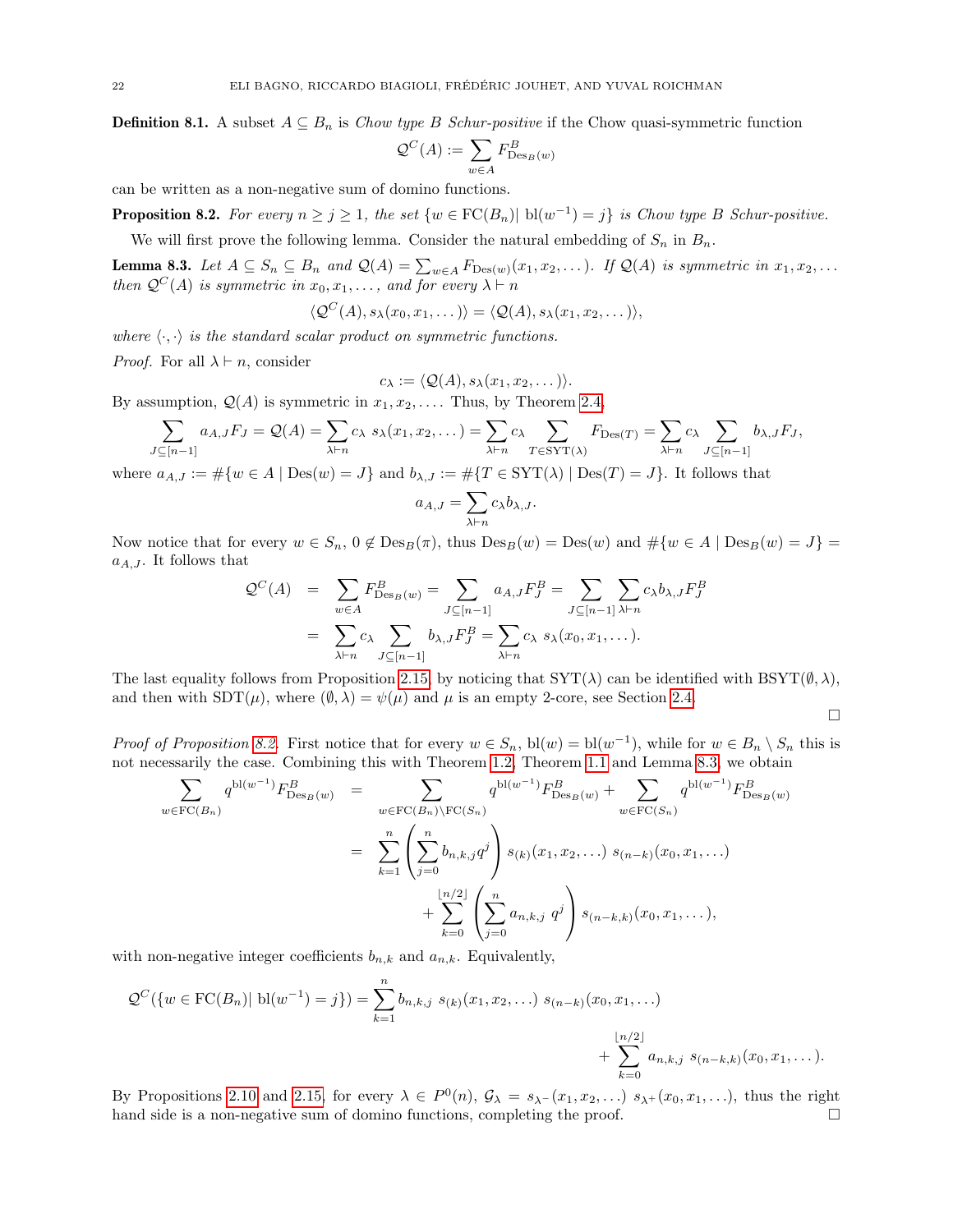Another definition of type B Schur-positivity was suggested in [\[3\]](#page-23-1), using Poirier's type B quasi-symmetric functions, which were introduced in [\[26\]](#page-24-11). The following definition reformulates [\[26,](#page-24-11) [3\]](#page-23-1). Let  $X := (x_1, x_2, \ldots)$ and  $Y := (y_1, y_2, \ldots)$  be two infinite sets of formal variables.

Definition 8.4. We define the following.

1. Let  $\lt_r$  be the order on  $[\pm n]$ 

 $-1 < r-2 < r \cdots < r-n < r 1 < r 2 < r \cdots < r n$ .

The *r*-descent set of  $w \in B_n$  is

rDes
$$
(w) := \{1 \leq i < n | w_i > r w_{i+1}\}.
$$

2. The Poirier type B quasi-symmetric function, associated with  $w \in B_n$  is

$$
F_w^P(X, Y) := \sum_{\substack{1 \le i_1 \le i_2 \le \dots \le i_n \\ j \in \text{rDes}(\sigma) \Rightarrow i_j < i_{j+1}}} z_{i_1} z_{i_2} \cdots z_{i_n}
$$

where  $z_{i_j} = x_{i_j}$  if  $j \notin \text{Neg}(w)$ , and  $z_{i_j} = y_{i_j}$  if  $j \in \text{Neg}(w)$ .

3. For a subset  $A \subseteq B_n$  let

$$
\mathcal{Q}^P(A) := \sum_{w \in A} F_w^P(\mathbf{X}, \mathbf{Y}).
$$

A subset  $A \subseteq B_n$  is *Poirier type B Schur-positive* if  $\mathcal{Q}^P(A)$  is symmetric in X, Y and can be expanded as a non-negative sum in the basis  $s_{\lambda}(X)s_{\mu}(Y)$ .

**Example 8.5.** Let  $w = [-3, -1, 2] \in B_3$ . Then  $r\text{Des}(w) = \{1\}$  and thus  $F_w^P(X, Y) = \sum_{i_1 \le i_2 \le i_3} y_{i_1} y_{i_2} x_{i_3}$ .

<span id="page-22-1"></span>**Remark 8.6.** The *signed descent set* of a signed permutation  $w \in B_n$  is the pair (rDes(w), Neg(w)). The signed descent set of a bi-tableau  $T = (T^-, T^+)$  of bi-shape  $(\lambda^-, \lambda^+)$  is the pair  $(Des(T), Neg(T))$  where Des(T) is the descent set of T defined in [\(2.6\)](#page-5-3), and Neg(T) is the set of entries in  $T^-$ . By [\[3,](#page-23-1) Cor. 3.7], a subset  $A \subseteq B_n$  is Poirier type B Schur-positive if and only if the distribution of the signed descent set over A is equal to its distribution over bi-tableaux of some multiset of bi-shapes. Furthermore, in this case,

$$
\mathcal{Q}^P(A) = \sum_{\lambda \in P^0(n)} c_{\lambda} s_{\lambda} - (X) s_{\lambda^+}(Y)
$$

if and only if

$$
\sum_{w \in A} \mathbf{x}^{\mathrm{rDes}(w)} \mathbf{y}^{\mathrm{Neg}(w)} = \sum_{\lambda \in P^0(n)} c_{\lambda} \sum_{T \in \mathrm{BSYT}(\lambda^{-}, \lambda^{+})} \mathbf{x}^{\mathrm{Des}(T)} \mathbf{y}^{\mathrm{Neg}(T)}.
$$

Here we use the notation from Section [2.3,](#page-3-4)  $P^{0}(n)$  for the set of partitions of 2n with empty 2-core, and  $(\lambda^-, \lambda^+)$  for the 2-quotient of a partition  $\lambda \in P^0(n)$ .

<span id="page-22-2"></span>Remark 8.7. Examples of Poirier type B Schur-positive sets include conjugacy classes [\[26,](#page-24-11) Theorem 16] and inverse signed descent classes  $\{w \in B_n | \operatorname{Des}(w^{-1}) = I, \operatorname{Neg}(w^{-1}) = J\}$  [\[3,](#page-23-1) Proposition 5.5.1]. For more examples see [\[3\]](#page-23-1).

## <span id="page-22-3"></span>**Proposition 8.8.** For every  $n > 2$ ,  $FC(B_n)$  is not Poirier type B Schur-positive.

*Proof.* Observe that for any  $\lambda \vdash n-1$  the number of standard bi-tableaux of bi-shape  $((1), \lambda)$  with Neg(T) =  $\{i\}$  is independent of i. Combining this with Remark [8.6,](#page-22-1) we deduce that for every Poirier type B Schurpositive set  $A \subseteq B_n$ , the cardinality of the set  $\{w \in A \mid \text{Neg}(w) = \{i\}\}$  is independent of i. For  $n \geq 3$ , the set  $FC(B_n)$  violates this condition as follows. By Proposition [3.8,](#page-9-1)  $\#\{w \in FC(B_n) \mid \text{Neg}(w) = \{n\}\} = n$ , since  $w = [w_1, \ldots, w_n] \in \mathrm{FC}(B_n)$  avoids a decreasing subsequence of order 3, thus for every j, the only signed permutation in  $FC(B_n)$  with  $w_n = -j$  is  $[1, 2, \ldots, j-1, j+1, \ldots, n, -j]$ . On the other hand,  $\#\{w \in$  $FC(B_n) | Neg(w) = \{1\} \geq 2n - 2$ , since for every  $1 \leq j \leq n - 1$  there are at least two signed permutations in FC( $B_n$ ) with  $w_1 = -j$ ,  $[-j, 1, 2, \ldots, j-1, j+1, \ldots, n-2, n, n-1]$  and  $[-j, 1, 2, \ldots, j-1, j+1, \ldots, n]$ , the latter is in  $FC(B_n)$  for  $j = n - 1, n$  as well.

# <span id="page-22-0"></span>Theorem 8.9. We have the following.

1. Every Poirier type B Schur-positive set A is a Chow type B Schur-positive set.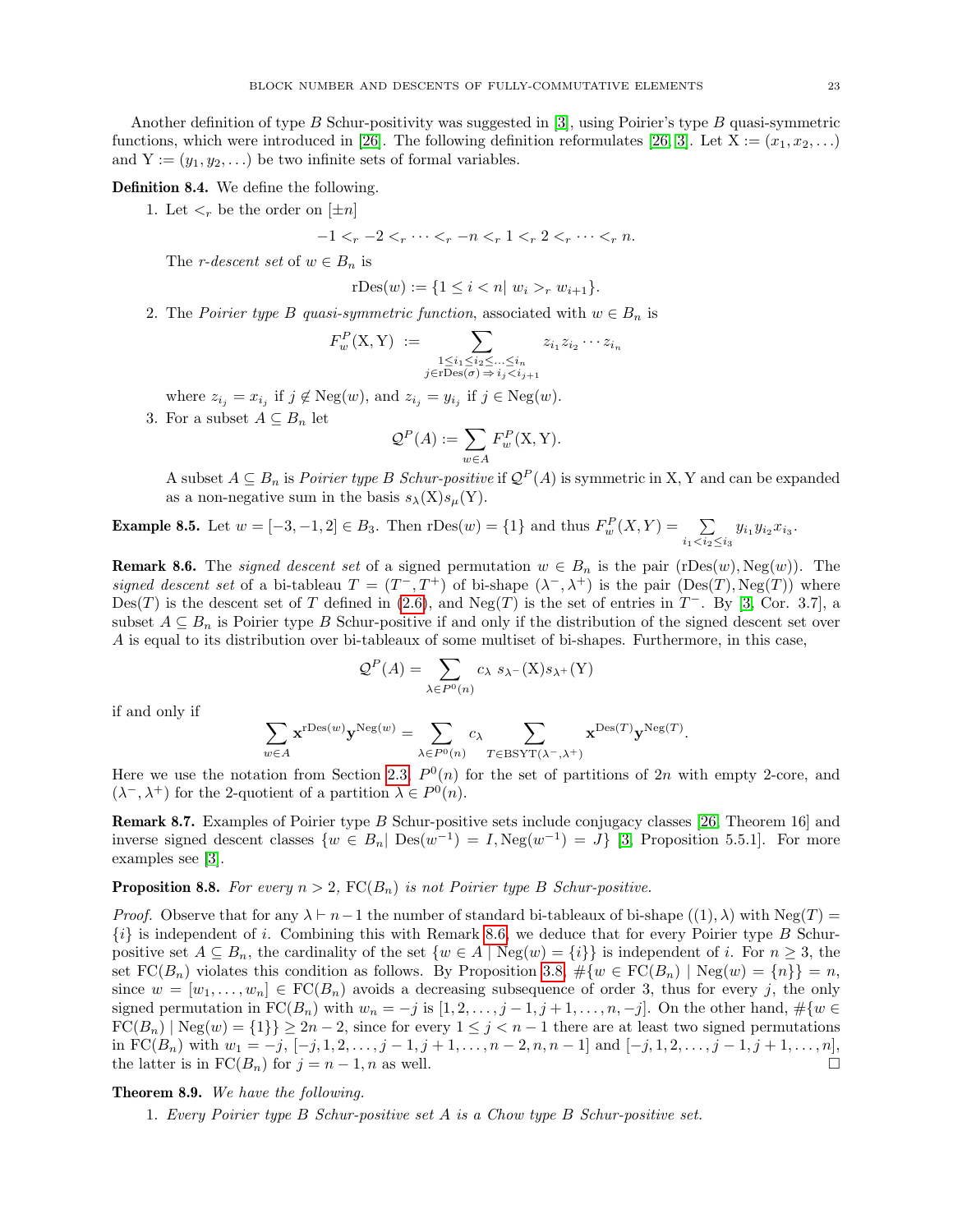2. In this case, if

$$
\mathcal{Q}^P(A) = \sum_{\lambda \in P^0(n)} c_{\lambda} s_{\lambda^{-}}(\mathbf{X}) s_{\lambda^{+}}(\mathbf{Y})
$$

then

$$
\mathcal{Q}^C(A) = \sum_{\lambda \in P^0(n)} c_{\lambda} s_{(\lambda-\prime)}(x_1, x_2, \dots) s_{\lambda+}(x_0, x_1, \dots),
$$

where  $(\lambda^-, \lambda^+)$  is the 2-quotient of  $\lambda$ , and  $(\lambda^-)'$  is the conjugate partition of  $\lambda^-$ .

*Proof.* Let  $A \subseteq B_n$  be a type B Poirier Schur-positive set. By definition,

$$
\mathcal{Q}^P(A) = \sum_{\lambda \in P^0(n)} c_{\lambda} s_{\lambda} - (X) s_{\lambda+}(Y)
$$

with non-negative integer coefficients  $c_{\lambda} \geq 0$ . By Remark [8.6,](#page-22-1)

<span id="page-23-6"></span>
$$
\sum_{w \in A} \mathbf{x}^{\text{rDes}(w)} \mathbf{y}^{\text{Neg}(w)} = \sum_{\lambda \in P^0(n)} c_{\lambda} \sum_{T \in \text{BSYT}(\lambda^-, \lambda^+)} \mathbf{x}^{\text{Des}(T)} \mathbf{y}^{\text{Neg}(T)}.
$$
(8.1)

Let  $T' = ((T^-)', T^+) \in BSYT((\lambda^-)', \lambda^+)$  be the standard Young bi-tableau obtained by transposing  $T^-$ . Note that for every  $w \in B_n$ 

 $\text{Des}(T) = \text{rDes}(w)$  and  $\text{Neg}(T) = \text{Neg}(w) \Longleftrightarrow \text{Des}(T') = \text{Des}(w)$  and  $\text{Neg}(T') = \text{Neg}(w)$ .

We conclude that Equation  $(8.1)$  is equivalent to the following.

$$
\sum_{w \in A} \mathbf{x}^{\mathrm{Des}(w)} \mathbf{y}^{\mathrm{Neg}(w)} = \sum_{\lambda \in P^0(n)} c_{\lambda} \sum_{T \in \mathrm{BSYT}(\lambda^-, \lambda^+)} \mathbf{x}^{\mathrm{Des}(T')} \mathbf{y}^{\mathrm{Neg}(T')} = \sum_{\lambda \in P^0(n)} c_{\lambda} \sum_{T \in \mathrm{BSYT}((\lambda^-)', \lambda^+)} \mathbf{x}^{\mathrm{Des}(T)} \mathbf{y}^{\mathrm{Neg}(T)}.
$$

Setting  $y_1 = x_0$  and  $y_2 = \cdots = y_n = 1$  we obtain

$$
\sum_{w \in A} \mathbf{x}^{\mathrm{Des}_B(w)} = \sum_{\lambda \in P^0(n)} c_{\lambda} \sum_{T \in \mathrm{BSYT}((\lambda^-)', \lambda^+) } \mathbf{x}^{\mathrm{Des}_B(T)},
$$

By Lemma [2.16,](#page-7-1) for every  $\lambda \in P^0(n)$  the distribution of Des<sub>B</sub> over SDT( $\lambda$ ) is equal to its distribution over BSYT( $\psi(\lambda)$ ), where  $\psi$  is the Littlewood decomposition defined in Section [2.4.](#page-6-1) Combining this with Propositions [2.10](#page-5-1) and [2.15,](#page-6-0) the last equation then implies

$$
\mathcal{Q}^{C}(A) = \sum_{w \in A} F_{\text{Des}_B(w)}^B = \sum_{\lambda \in P^0(n)} c_{\lambda} \sum_{T \in \text{BSYT}((\lambda^-)', \lambda^+)} F_{\text{Des}_B(T)}^B = \sum_{\lambda \in P^0(n)} c_{\lambda} \sum_{T \in \text{SDT}(\psi^{-1}((\lambda^-)', \lambda^+)} F_{\text{Des}_B(T)}^B
$$
  
= 
$$
\sum_{\lambda \in P^0(n)} c_{\lambda} \mathcal{G}_{\psi^{-1}((\lambda^-)', \lambda^+)} = \sum_{\lambda \in P^0(n)} c_{\lambda} s_{(\lambda^-)'}(x_1, x_2, \dots) s_{\lambda^+}(x_0, x_1, \dots),
$$
  
as desired.

Remark 8.10. Combining Remark [8.7](#page-22-2) with Theorem [8.9.](#page-22-0)1, one deduces that conjugacy classes and inverse signed (or unsigned) descent classes in  $B_n$  are Chow type B Schur-positive.

<span id="page-23-2"></span>**Remark 8.11.** The converse of Theorem [8.9.](#page-22-0)1 does not hold. Indeed, by Proposition [8.2,](#page-21-0)  $FC(B_n)$  is Chow type B Schur-positive, while by Proposition [8.8,](#page-22-3) it is not Poirier type B Schur-positive.

#### **REFERENCES**

- <span id="page-23-0"></span>[1] R. M. Adin, E. Bagno, and Y. Roichman, Block decomposition and Schur-positivity, J. Alg. Combin. 47 (2018), 603–622.
- <span id="page-23-3"></span>[2] R. M. Adin and Y. Roichman, Standard Young tableaux. In: Handbook of enumerative combinatorics, 895–974, Discrete Math. Appl. (Boca Raton), CRC Press, Boca Raton, FL, 2015.
- <span id="page-23-1"></span>[3] R. M. Adin, C.A. Athanasiadis, S. Elizalde, and Y. Roichman, Character formulas and descents for the hyperoctahedral group, Adv. Appl. Math. 87 (2017), 128–169.
- <span id="page-23-5"></span>[4] D. Barbash and D. Vogan, Primitive ideals and orbital integrals in complex classical groups, Math. Ann. 259 (1982), 153–199.
- <span id="page-23-4"></span>[5] R. Biagioli, F. Jouhet, and P. Nadeau, Fully commutative elements in affine and finite Coxeter groups, Monats. für Mathematik 178 (2015), 1–37.